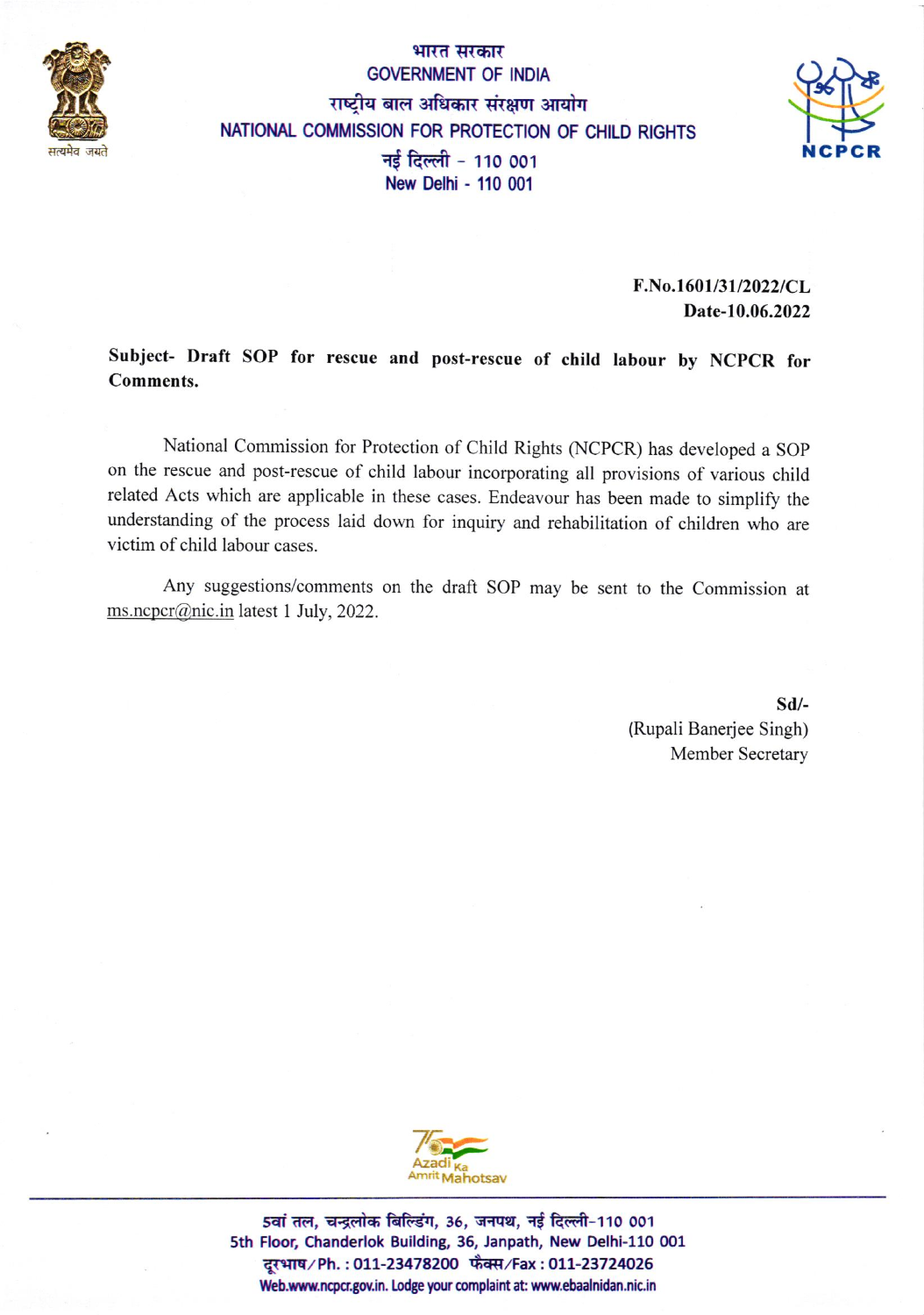



# **DRAFT STANDARD OPERATING PROCEDURE**

*For*

## **RESCUE AND POST RESCUE OF CHILD LABOUR**



**2022**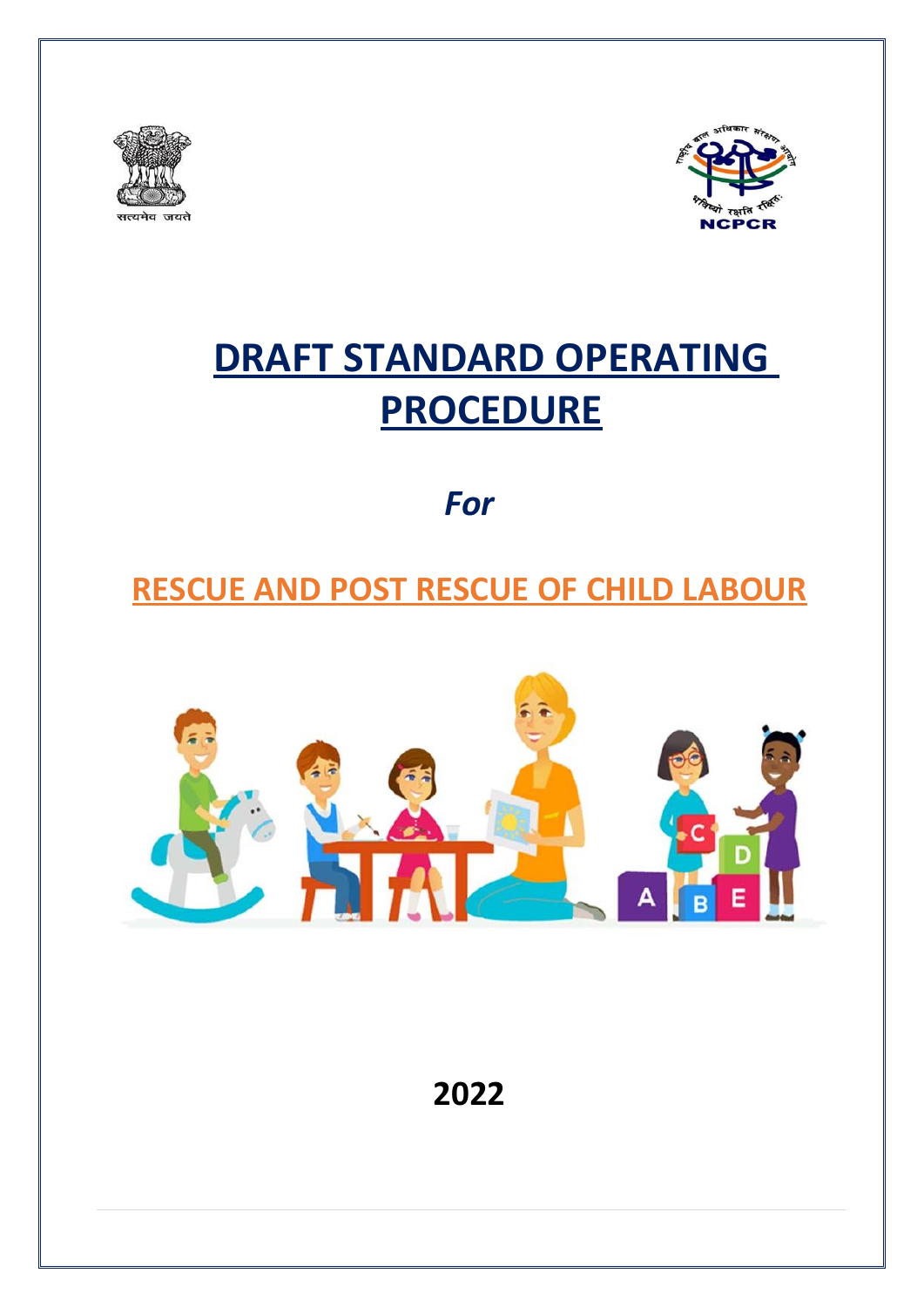### **TABLE OF CONTENTS**

| S.No. | Particular                                                | Page No.  |
|-------|-----------------------------------------------------------|-----------|
| 1.    | <b>List of Abbreviations</b>                              | $1 - 2$   |
|       |                                                           |           |
| 2.    | Definition                                                | $3-4$     |
| 3.    | Recommendation of NCPCR U/S 13(1)(a) Of CPCR              | 5         |
|       | Act, 2005 for Cases where Child is found to be rag        |           |
|       | picking, collecting waste materials, scrap materials etc. |           |
|       |                                                           |           |
| 4.    | Scope                                                     | $6 - 7$   |
| 5.    | <b>Standard Operating Procedure</b>                       |           |
|       |                                                           |           |
|       | Step 1- Information and Rescue                            | $8-9$     |
|       | Step 2- Production of the Child before the Child Welfare  | $10-18$   |
|       | Committee (CWC)                                           |           |
|       | Step 3- Registration of First Information Report          | $19 - 20$ |
|       | Step-4- Placement and restoration of a child              | 21        |
|       | Step-5- Proceedings before Labour Department and          | $22 - 26$ |
|       | payment of wages and compensation                         |           |
|       | Step-6- Prosecution and Adjudication                      | $27 - 28$ |
|       |                                                           |           |
| 6.    | Annexure-A                                                | 29-32     |
| 7.    | Annexure-B                                                | 33        |
| 8.    | Annexure-C                                                | 34        |
| 9.    | Annexure-D                                                | 35-38     |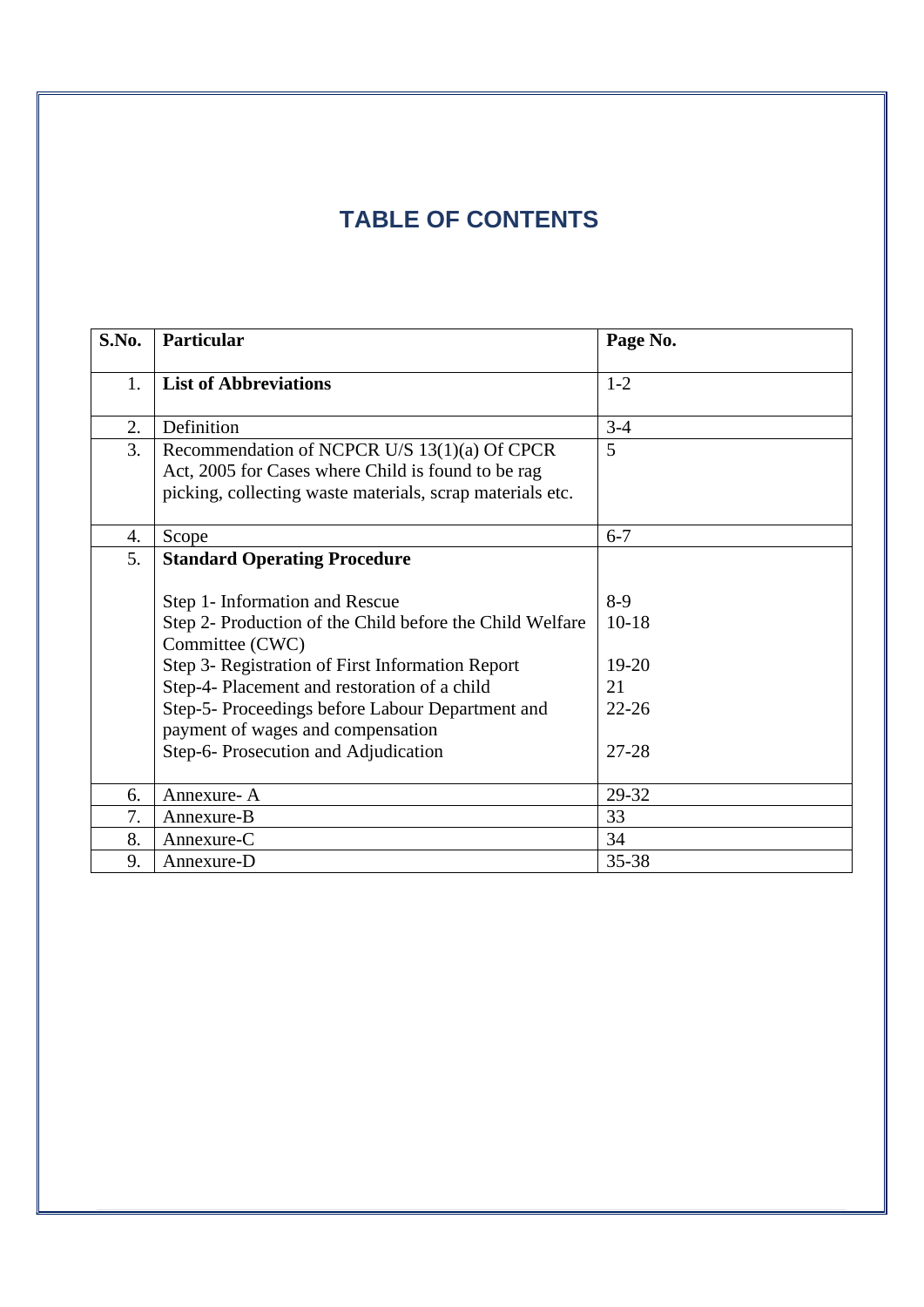## 1. List ofAbbreviations

| <b>CLPRA</b>      | Child and Adolescent Labour (Prohibition and Regulation) |  |
|-------------------|----------------------------------------------------------|--|
|                   | Act, 1986                                                |  |
| <b>CLPR Rules</b> | Child and Adolescent Labour (Prohibition and Regulation) |  |
|                   | <b>Rules, 2017</b>                                       |  |
| <b>CCI</b>        | <b>Child Care Institution</b>                            |  |
|                   |                                                          |  |
| <b>CrPC</b>       | Code of Criminal Procedure, 1973                         |  |
| <b>CWC</b>        | <b>Child Welfare Committee</b>                           |  |
| <b>DCPO</b>       | <b>District Child Protection Officer</b>                 |  |
| <b>DCPU</b>       | <b>District Child Protection Unit</b>                    |  |
| <b>DLSA</b>       | <b>District Legal Services Authority</b>                 |  |
| <b>DM</b>         | <b>District Magistrate</b>                               |  |
| <b>DWCD</b>       | Department of Women and Child Development                |  |
| <b>FIR</b>        | <b>First Information Report</b>                          |  |
| <b>ICPS</b>       | <b>Integrated Child Protection Scheme</b>                |  |
| JJ Act            | Juvenile Justice (Care and Protection of Children) Act   |  |
|                   | 2015                                                     |  |
| JJB               | Juvenile Justice Board                                   |  |
| <b>MWCD</b>       | Ministry of Women and Child Development                  |  |
| <b>NCPCR</b>      | National Commission for Protection of Child Rights       |  |
|                   |                                                          |  |
| <b>NGO</b>        | Non-Governmental Organization                            |  |
| <b>POCSO</b>      | <b>Protection of Children from Sexual Offences</b>       |  |
|                   |                                                          |  |
| <b>SCPCR</b>      | State Commission for Protection of Child Rights          |  |
| $1$   Page        |                                                          |  |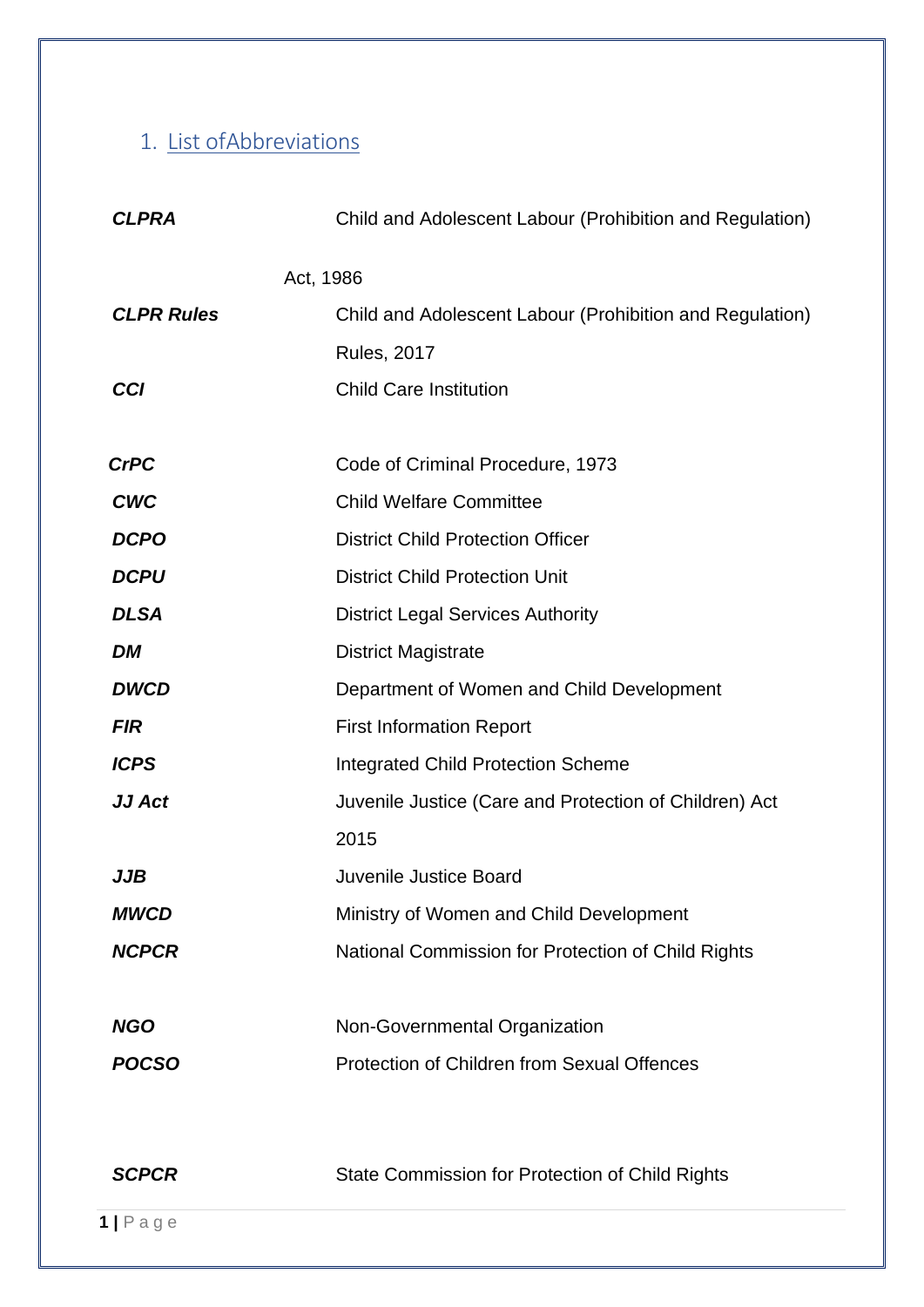| <b>SJPU</b> | Special Juvenile PoliceUnit        |
|-------------|------------------------------------|
| <b>SOP</b>  | <b>Standard OperatingProcedure</b> |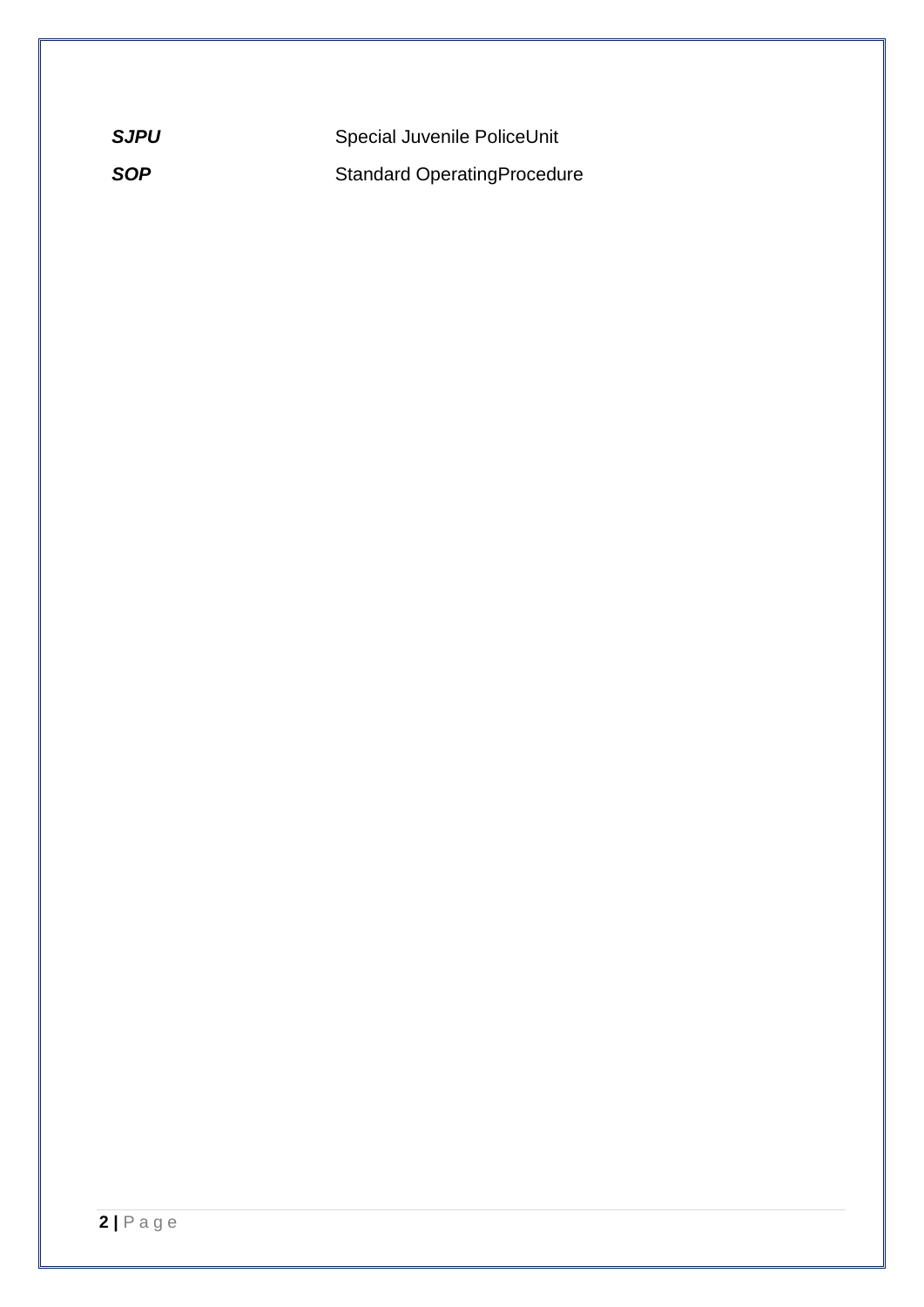### 2. "Child in Need of Care andProtection"

Section 2 (14) of the Juvenile Justice (Care and Protection of Children) Act, 2015 defines child in need of care and protection as a child:

- (i) who is found without any home or settled place of abode and without any ostensible means of subsistence;or
- **(ii) who is found working in contravention of labour laws for the time being in force or is found begging, or living on the street;or**
- (iii) who resides with a person (whether a guardian of the child or not) and suchperson—

(a) has injured, exploited, abused or neglected the child or has violated any other law for the time being in force meant for the protection of child; or

(b) has threatened to kill, injure, exploit or abuse the child and there is a reasonable likelihood of the threat being carried out;or

(c) has killed, abused, neglected or exploited some other child or children and there is a reasonable likelihood of the child in question being killed, abused, exploited or neglected by that person;or

- (iv) who is mentally ill or mentally or physically challenged or suffering from terminal or incurable disease, having no one to support or look after or having parents or guardians unfit to take care, if found so by the Board or the Committee;or
- (v) who has a parent or guardian and such parent or guardian is found to be unfit or incapacitated, by the Committee or the Board, to care for and protect the safety and well-being of the child;or
- (vi) who does not have parents and no one is willing to take care of, or whose parents have abandoned or surrendered him;or
- (vii) who is missing or run away child, or whose parents cannot be found after making reasonable inquiry in such manner as may be prescribed;or
- (viii) who has been or is being or is likely to be abused, tortured or exploited for the purpose of sexual abuse or illegal acts;or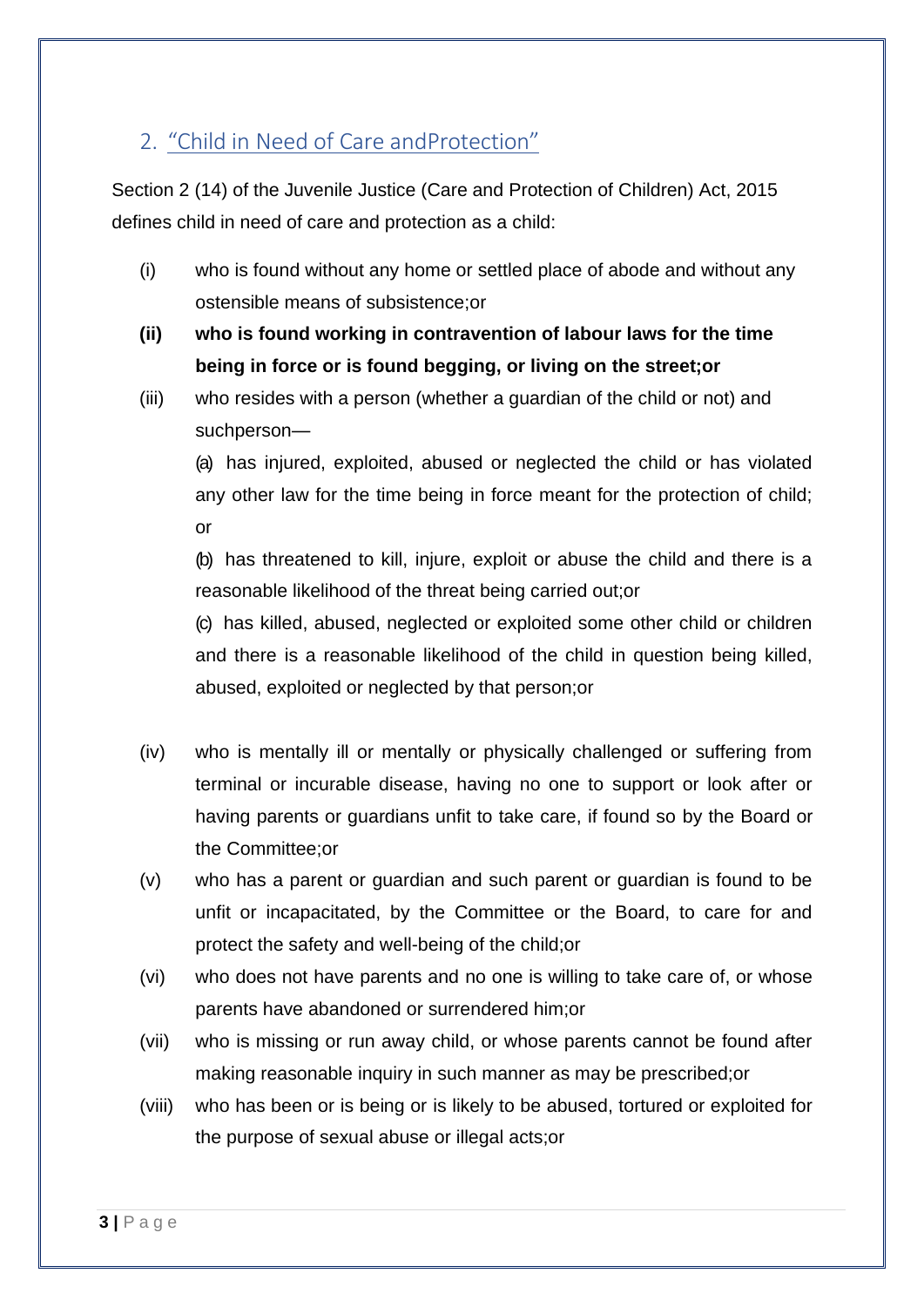- (ix) who is found vulnerable and is likely to be inducted into drug abuse or trafficking;or
- (x) who is being or is likely to be abused for unconscionable gains;or
- (xi) who is child of or affected by any armed conflict, civil unrest or natural calamity;or
- (xii) who is at imminent risk of marriage before attaining the age of marriage and whose parents, family members, guardian and any other persons are likely to be responsible for solemnization of suchmarriage.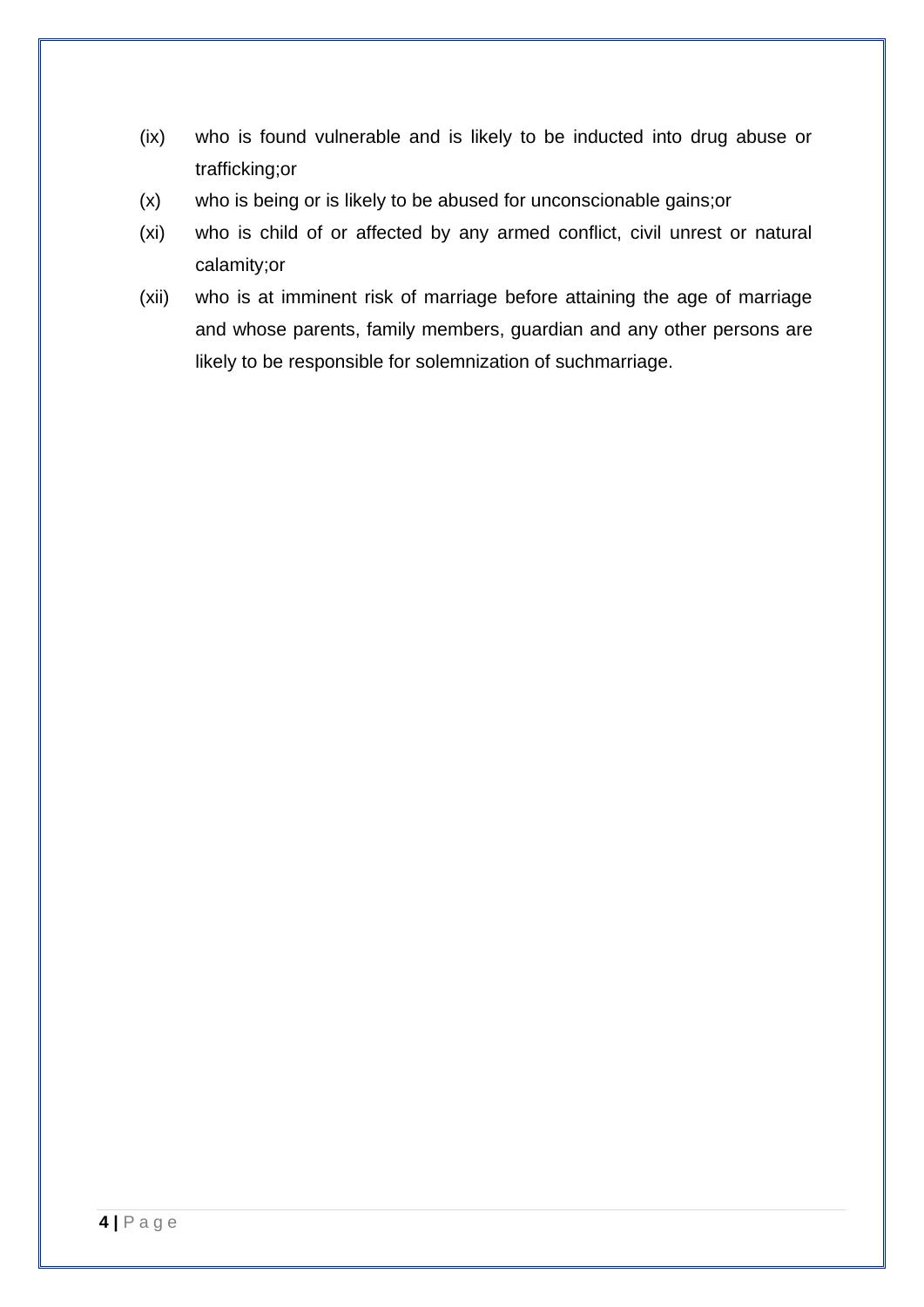### **RECOMMENDATION OF NCPCR u/s 13(1)(a) OF CPCR ACT, 2005 FOR CASES WHERE CHILD IS FOUND TO BE RAG PICKING, COLLECTING WASTE/SCRAP MATERIAL ETC. TO ADULTS**

In cases where a child is found to be picking waste, working in a roadside tea stall/fruit cart, selling newspapers, balloons, pens, pencils, etc., then such acts of the child would constitute as acts of child labour. It may be noted that as per the **W.P.(CRL) No. 2069/2005 filed by Save the Childhood Foundation, the Hon'ble High Court of Delhi**, in its Judgment dated 5 November 2014, has mentioned that *"all enforcement agencies should understand Child Labour as meaning the system of employing or engaging a child to provide labour or service to any person, for any payment or benefit, paid to the child or to any other person exercising control over the said child".* **According to this definition, person who is buying the scraps/whatever collection from the child or engaging children in such activities mentioned is to be booked under the contravention of the Child and Adolescent Labour (Prohibition and Regulation) Act, 1986 and provisions under Child Labour (Prohibition and Regulation) Amendment Rules, 2017 as well as Section 79 of the JJ Act, 2015.**

In this regard, it is to be understood that any person who is engaging a child as ragpickers, for collection of waste materials, scrap materials etc. and any person buying such items from any child for its business or a way to earn income would have said to commit an offence under the Child & Adolescent Labour (Prohibition & Regulation) Act, 1986 and the Juvenile Justice Act, 2015 and the child would be deemed to be a victim of child labour. The persons who are buying such items from children at these public places would also constitute as to be promoting child labour.

This recommendation of NCPCR is being issued under the functions vested to NCPCR under Section 13(1)(j) of CPCR Act, 2005 for taking necessary action and implementation by authorities.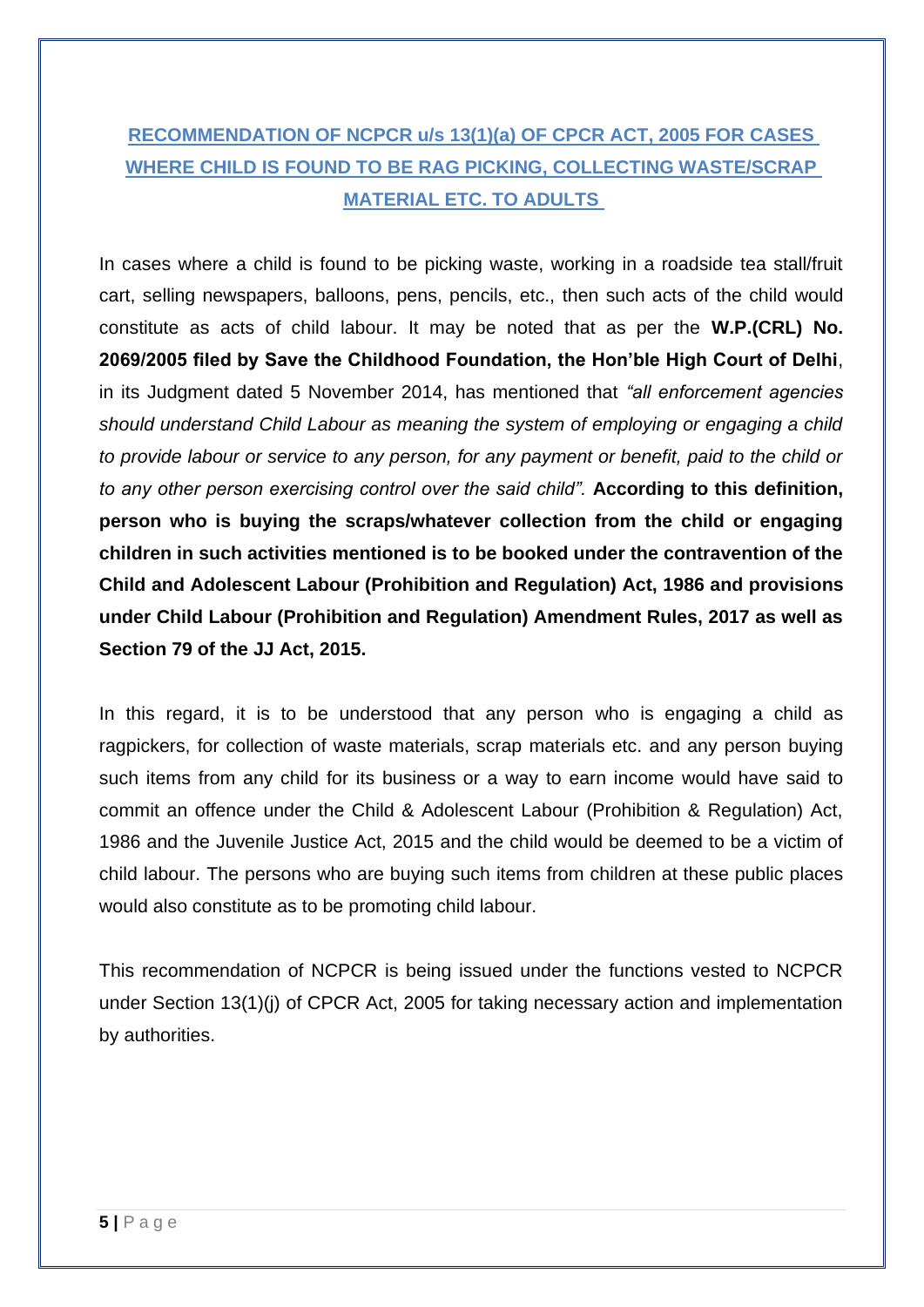## **SCOPE**

### 3. Standard Operating Procedure for Rescue and Post Rescue of ChildLabour

Rescue of the child by any person, organization- governmental or nongovernmental, any committee, task force or any other person or institute; whether under the Child Labour Act, 1986; Bonded Labour Act, 1976; Juvenile Justice Act, 2015; The Immoral Traffic Prevention Act, 1986 or any other law for the time being in force shall be done in accordance with this SOP and the following steps must be followed inorder.

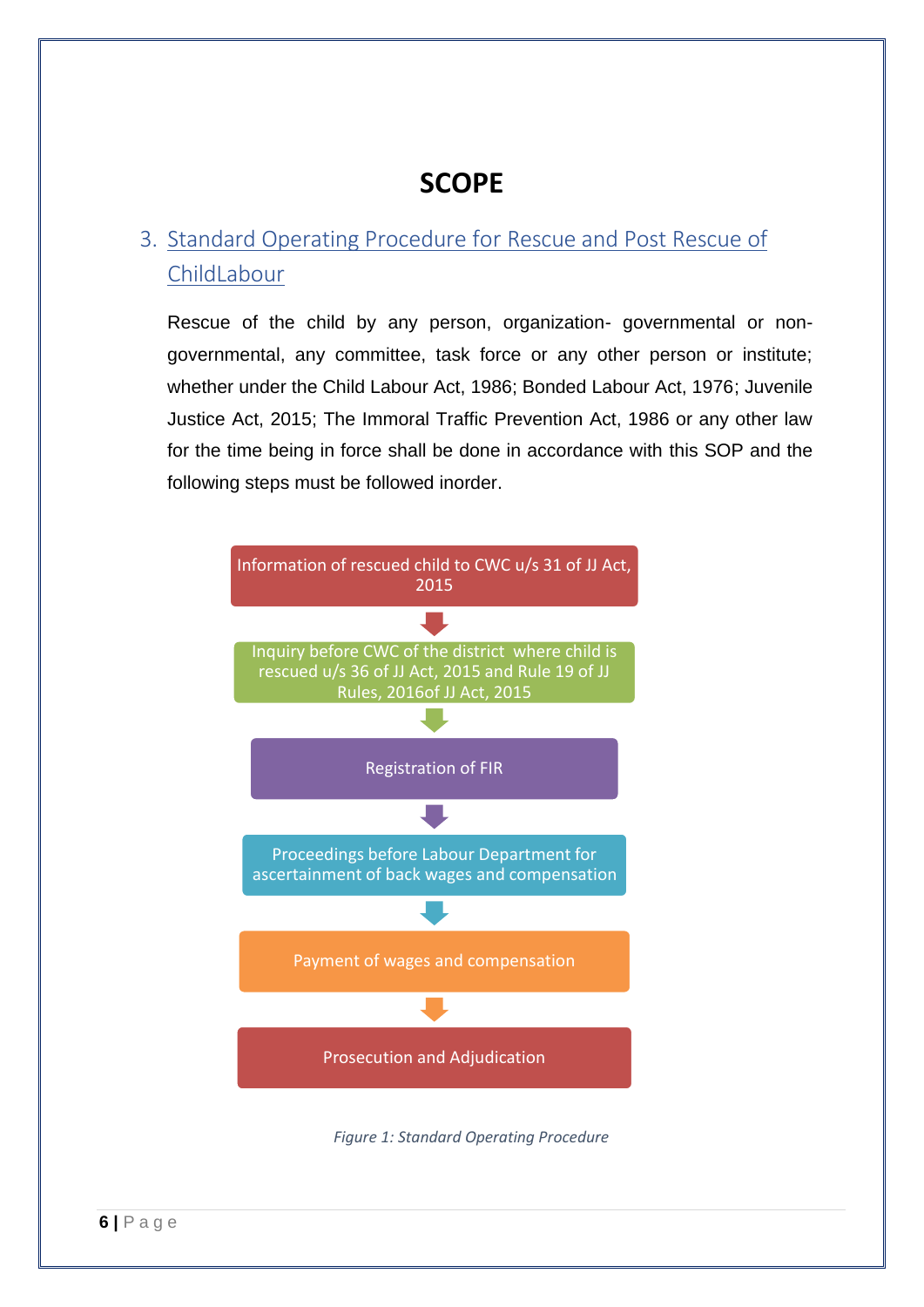Inquiry before CWC of the district where the child is rescued u/s 36 of JJ Act, 2015 and Rule 19 of JJ Rules, 2016

CWC will conduct inquiry to inquire into the employment details of the child, duration of employment of the child, wages and to record statement of the child to ascertain whether the child is child labour or bonded labour and thereafter send it to the concerned labour department (child labour) and/or District Magistrate (bonded labour)

To conduct inquiry for social rehabilitation of the child.

In case the child is found to be belonging from another State or District, the CWC will simultaenously call for a home visit report from the CWC of the native district prior to restoring or repatiriating the child . [Rule 82 of the JJ Rules, 2016]

where the child has been restored or repatriated, the CWC of the restored district will conduct inquiry for social rehabilitation of the child as per provisions of JJ Act and JJ Rules

where the CWC of the district where child is recscued decides not to restore the child based on the home visit report, the said CWC will conduct inquiry for social rehabilitation of the child as per provisions of JJ Act and JJ Rules

*Figure 2- Procedure for inquiry before CWC*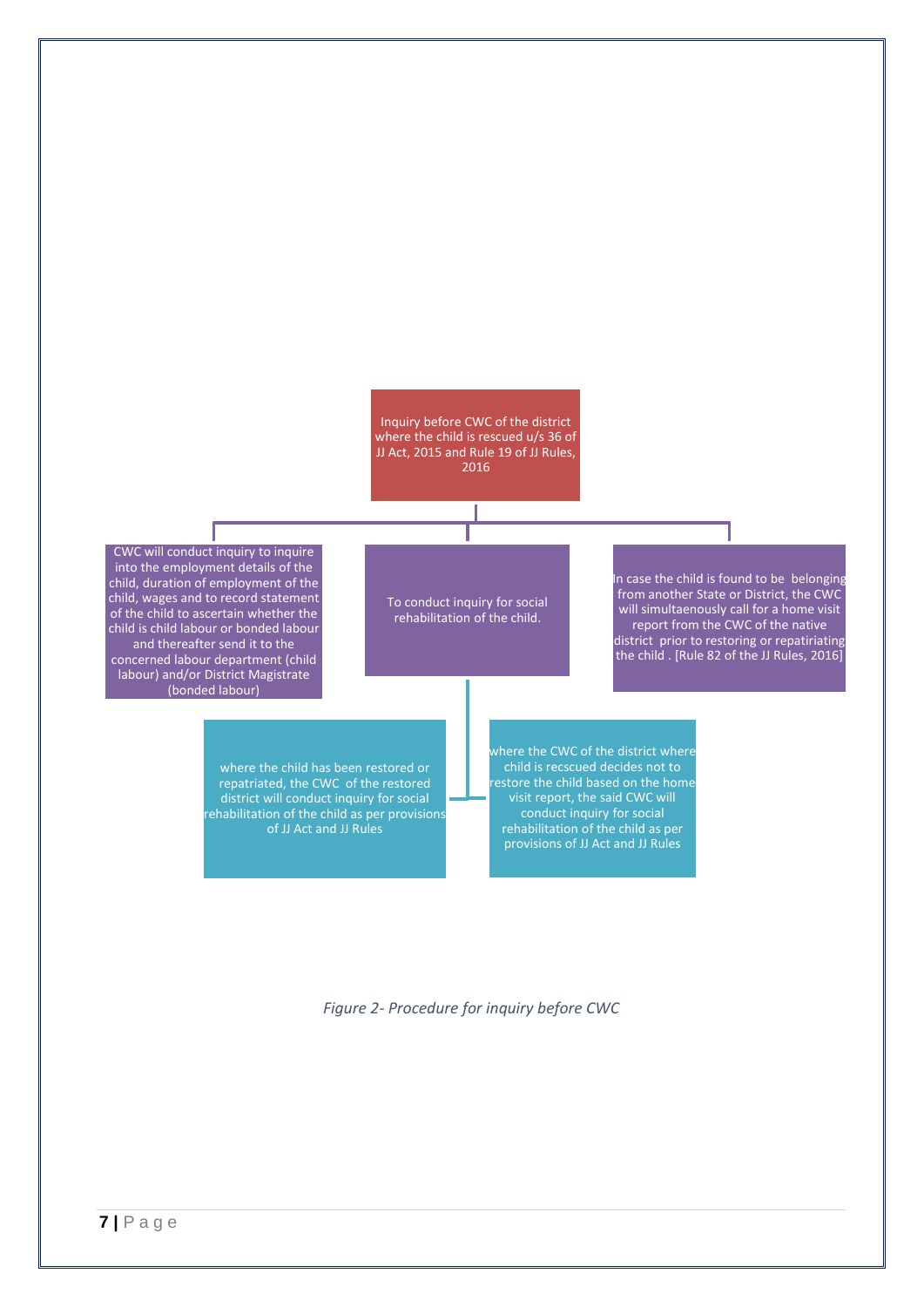### **Step 1: Information and Rescue**

The first step for effective rescue of a child in need of care and protection is of information and rescue. It is important to first get the information which may be from-

a) Any primary source such as a child who is engaged in child labour or relative of a child labour or any person on behalf of the child or,

b) Any secondary sources like surveys conducted under Sarva Shiksha Abhiyan, surveys conducted by the Department of Labour or community micro-planning or by any Government or Non-Government Organization or any otherperson.

The child can be rescued by any person who is competent to produce the child before CWC as under Section 31 of the Juvenile Justice (Care and Protection of Children) Act, 2015 namely:

- (i) any police officer or special juvenile police unit or a designated Child Welfare Police Officer or any officer of District Child Protection Unit or inspector appointed under any labour law for the time being inforce;
- (ii) any publicservant;
- (iii) Child-Line Services or any voluntary or non-governmental organization or any agency as may be recognized by the State Government;
- (iv) Child Welfare Officer or probationofficer;
- (v) any social worker or a public spiritedcitizen;
- (vi) by childhimself;

Such competent person may also include:

- (i) A team constituted by NCPCR, SCPCRs, Child and Adolescent Labour (Prohibition and Regulation) Act, 1986, Bonded Labour System (Abolition) Act, 1976 or any other law for the time being inforce.
- (ii) Person as defined in Rule 17A of Child and Adolescent Labour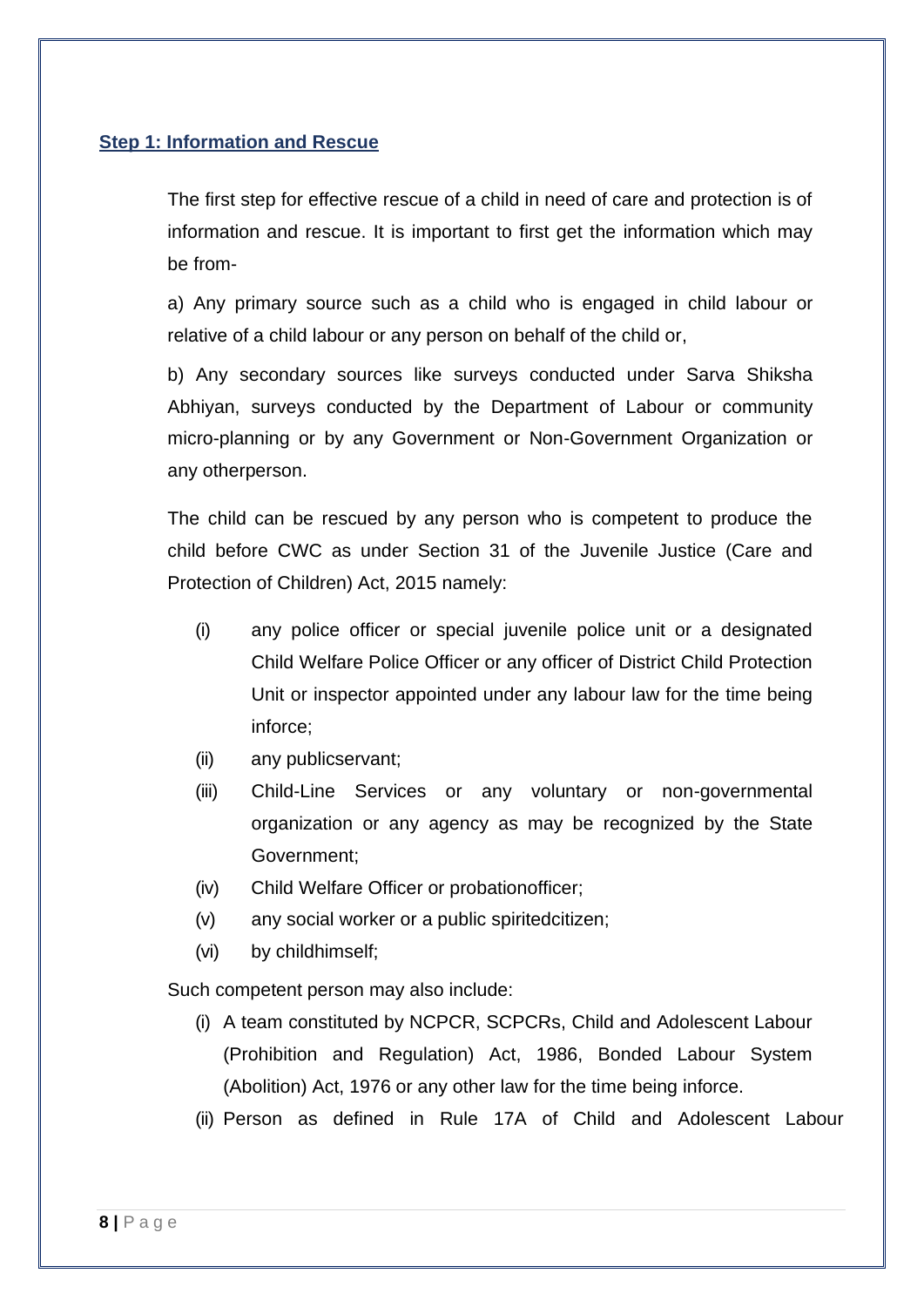(Prohibition and Regulation) Rules, 2017, which may include school teachers and representatives from School Management Committee, Child Protection Committee, Panchayat or Municipality, who shall be sensitized to file complaint, in the event that any of students in their respective schools is employed in contravention to the provisions of the Act.

(iii) Task Force as provided under Rule 17C(1)(iii).

**[Explanation: The rescue of such children who are found to be working as child labour is not limited to be done by the Task Force but can be done by any person/organization]**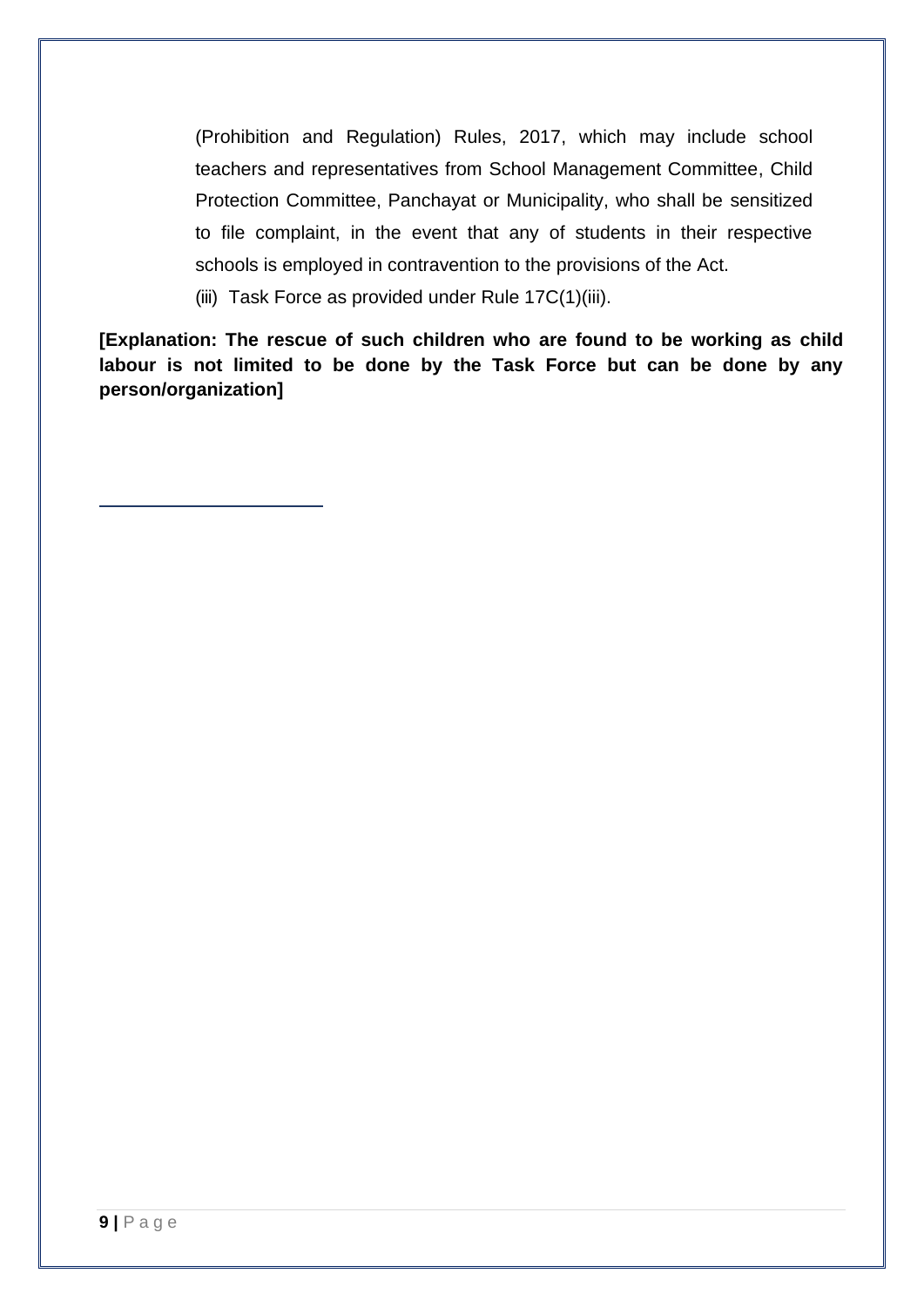### **Step 2: Production of the Child before the Child Welfare Committee (CWC)**

The child shall be produced before the Child Welfare Committee within 24 hours of his/her rescue, as given under Section 31 of the Juvenile Justice (Care and Protection of Children) Act, 2015.

- i. As soon the child is produced before the CWC (having powers to function as bench of Magistrate/Judicial Magistrate under section 27 of JJ Act, 2015),the statement of the child shall be recorded by CWC, as far as may be following the procedure laid down in theCrPC, 1973 as provided in theprocedure for inquiries,appeals and revision proceedings under Section 103 of JJ Act, 2015. The said statement should be sent to the Magistrate by whom the case is to be enquired into or tried. The CWC shall ask the questions to the child in so far as provided in **Annexure A**.
- ii. In case a translator is required to understand the language of the Child and record his/her statement, the DCPU shall provide translator to overcome the problem of language barrier in case of migrant child labour.
- iii. After recording the statement of the child, if any violation is found by CWC under Child and Adolescent (Prohibition and Regulation) Labour Act, 1986 and Bonded Labour System (Abolition) Act, 1976, Immoral Traffic (Prevention) Act, 1956, abduction and sexual abuse, then CWC should direct the District Child Protection Officer to take up the case with the Police for registration of First Information Report (FIR) as the offence under section 3 and 3A of CALPRA is a cognizable offence as provided under section 14A of CALPRA, 1986. On the basis of the statement of the child,the District Child Protection Officer will fill out a performa duly authenticated, verified and signed by the Child Welfare Committee. The copy of the performa shall be submitted by the DCPO to the District Magistrate and the Police for getting the FIR filed in the case. The DCPO shall fill the performa as provided in **Annexure B**.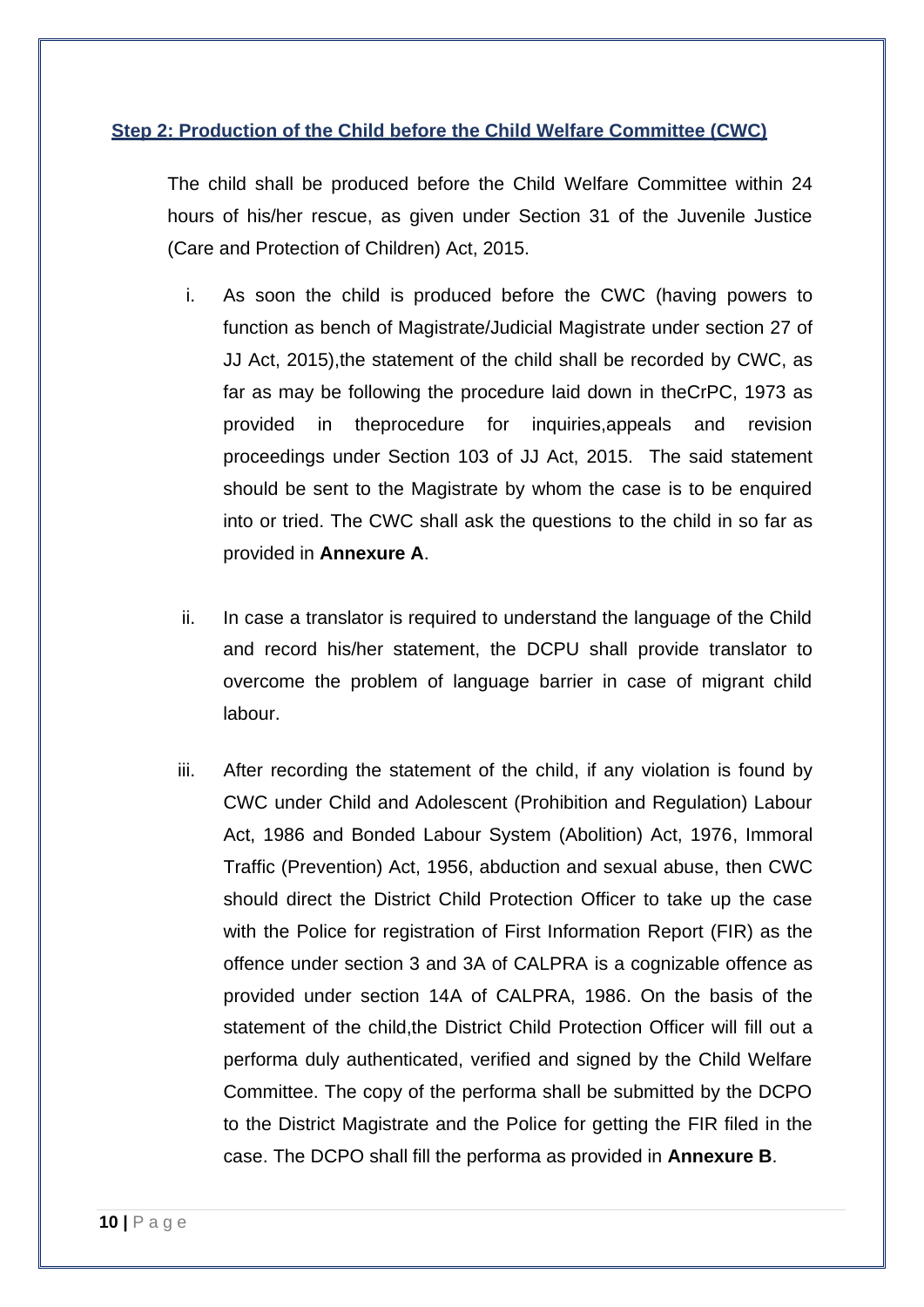- iv. If the child is found to be a victim of sexual abuse, then the CWC shall immediately report about the offence to the police authorities as per Section 19 of POCSO Act, 2012, which makes reporting of sexual abuse offences against children mandatory.
- v. On the basis of the statement recorded by CWC, if there is a prima facie offence made out under the CLPRA, then the Police shall, without delay, file an FIR under the relevant provisions of law. The copy of the FIR shall be procured by the DCPO and submitted to the CWC for their records. Where the Police fails to register an FIR in the case, the DCPO shall inform about the same to the CWC and the District Magistrate.
- **vi.** Where the Police fails to register FIR within 24 hours of the receipt of information from the DCPO, the concerned CWC shall write a complaint to the concerned JJB for getting the FIR filed in the matter.**[Section 8(3)(l) of the JJ Act, 2015]**
- vii. A copy of the Statement recorded by CWC should also be sent to the District Legal Service Authority (DLSA) by the DCPO for further coordination and compliance of the provisions under CrPC.
- viii. Where the CWC inquiry prima facie establishes that the child is a victim of child labour, a report of CWC along with the statement of the child should be sent to the **nodal officer** *[as appointed by the Dsitrict Magistrate under Rule 17C (1)(i) of the CLPR (Amendment) Rules, 2017]* through the District Child Protection Unit along with **Annexure C,** for ascertaining the Back Wages, penalty, fine etc. of the rescued child. A copy of the same should also be sent to the District Magistrate who presides over the task force as provided under Rule 17C (iii) of the CALPR (Amendment) Rules 2017.
- ix. The District Magistrate is to also ensure compliance of Rule 17C Clause (3) of the CAPLR (Amendment) Rules 2017 in so far as rehabilitation of children rescued is concerned. The report of the DCPU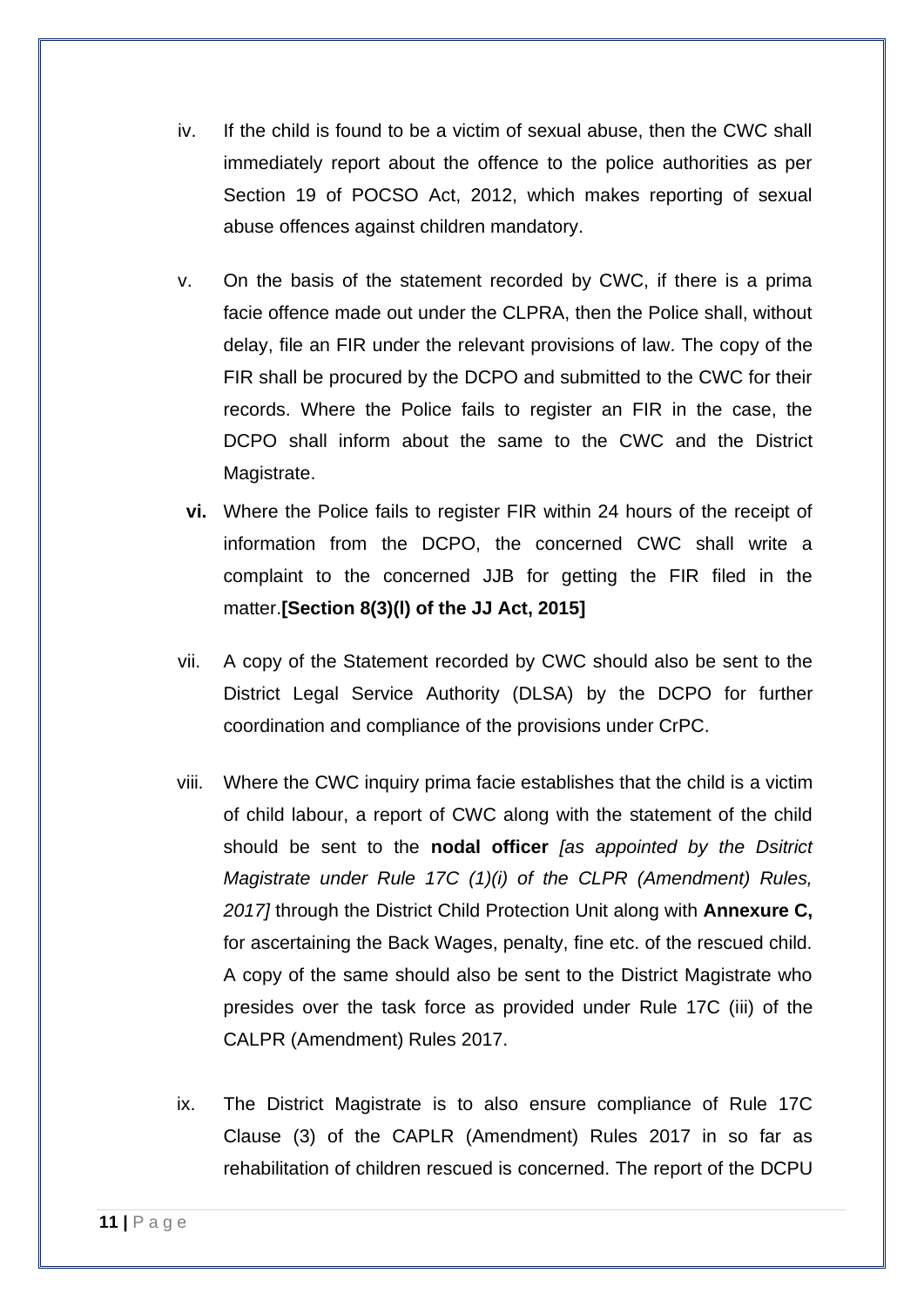should be sent as per the performa as provided in **Annexure C**.

- x. Where the CWC inquiry prima facie establishes that the child is a victim of bonded labour, a report of CWC along with the statement of the child should be sent to the **District Magistrate** through the District Child Protection Unit along with **Annexure C,** for necessary inquiry for issuing release certificate and ascertaining the Back Wages, compensation under Central Sector Scheme, penalty, fine etc. of the rescued child.
- xi. CWC shall conduct due inquiry as prescribed under Section 36 of the Juvenile Justice (Care and Protection of Children) Act, 2015. The inquiry before the CWC is for the purpose of restoration and rehabilitation of the child and is independent of the investigation by the Police. While the inquiry before CWC is ongoing, the Police has to continue its investigation in accordance with the procedures prescribed by Law, as the inquiry before CWC is not in contravention and interference of the investigation by the Police on the matter.The said inquiry shall be conducted in adherence to the procedure provided under Section 36 of the Juvenile Justice (Care and Protection of Children) Act, 2015, which is as follows:

### **Manner of Production of a child before the concerned CWC**

(1) After the rescue of the child, the said child shall be produced before the CWC in a manner and by any person as given under the Juvenile Justice Act, 2015. The child shall be produced before the CWC of the district where the child has been rescued. For procedure related to the inquiry of the child thereafter, the concerned CWC will be of the district where the child has been rescued or found. The inquiry before the concerned CWC shall be for two purposes-

> $(i)$  To inquire into the employment details of the child, duration of employment of the child, amount of minimum wages received and due and to record statement of the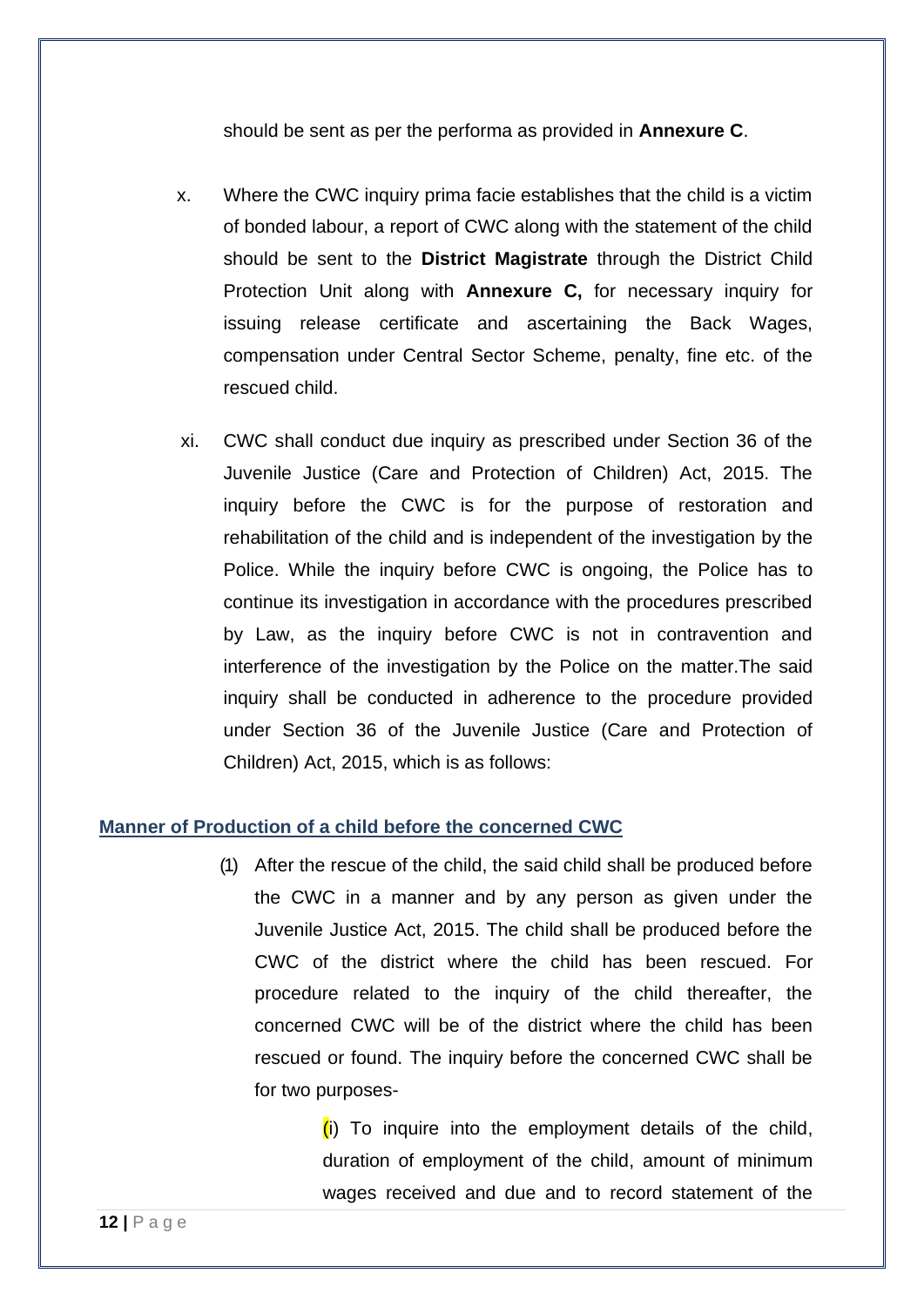child to assess whether the child is child labour or bonded labour.

> (ia) Where the CWC inquiry prima facie establishes that the child is a child labour, then the CWC shall send its report and copy of recorded statement to the concerned Labour Department.

> (ib) Where the CWC inquiry prima facie establishes that the child is a victim of bonded labour, the CWC shall send its report and copy of recorded statement to the concerned District Magistrate department.

(ii) To conduct inquiry for social rehabilitation of the child as per provisions of JJ Act, 2015 and JJ (Model) Rules, 2016.

(2) Where the child belongs to the same district as where he/she has been found or rescued then the CWC of the rescued district will conduct both the above-mentioned inquiries for the rescued child labour.

### **Inquiry in case of child belonging from another district-**

(3) Where it is established and found before the CWC of the rescued district that the child belongs to another district or State, the said CWC may write to the CWC of the native district to call for a home visit report as given under Rule 82 of the Juvenile Justice (Model) Rules, 2016 for the purposes of restoration and repatriation of the child to its native district immediately. The Home visit report from the CWC of the native district shall be submitted to the CWC of the rescued district within 10 days of sending the request. Till the receipt of the home visit report, the CWC may pass orders for temporary shelter for the child.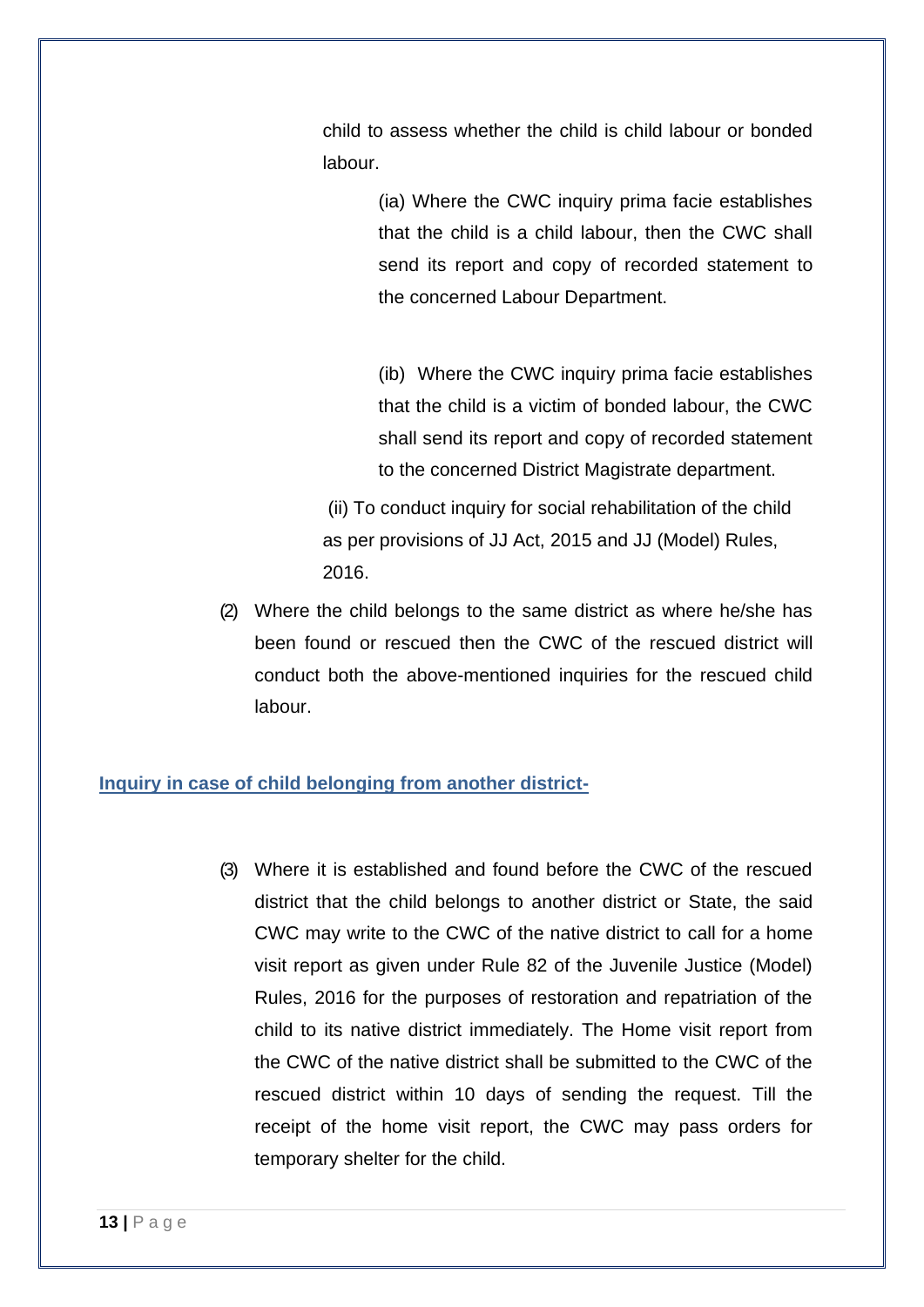- (4) After receipt of the home visit report from the native district, the CWC of the rescued district conducting inquiry for the child will examine the home visit report for purposes of restoring the child to its native district.
- (5) Where the child is restored to the native district by the CWC of the rescued district, the CWC of the native district shall conduct the social investigation report and individual care plan of the child as specified under Section 36 of the JJ Act, 2015 and Rule 19 of the JJ (Model) Rules, 2016. The social investigation report as per Form 22 of the JJ (Model) Rules, 2016 shall be completed within fifteen days so as to enable the Committee to pass final order within four months of first production of the child.
- (6) The individual child care plan [Form 7 of the JJ (Model) Rules, 2016] shall also be made for the child and wherever the child is eligible to be given financial assistance under any Central Government or State Government implemented Scheme, then the

child shall be given the benefit of the same. The DCPO shall ensure and facilitate that the child gets the benefit under the Government implemented Schemes.

(7) However, the CWC of the rescued district will still conduct the inquiry into the employment details of the child, duration of employment of the child and to record statement of the child to assess whether the child is child labour or bonded labour and thereafter send it to the concerned labour department (child labour) and/or District Magistrate (bonded labour).

**In cases where the child belongs to the same district where he is found/ rescued-**

> (8) Where the child is not restored to the native district from the district where he/she has been rescued then the CWC of the district

**14 |** P a g e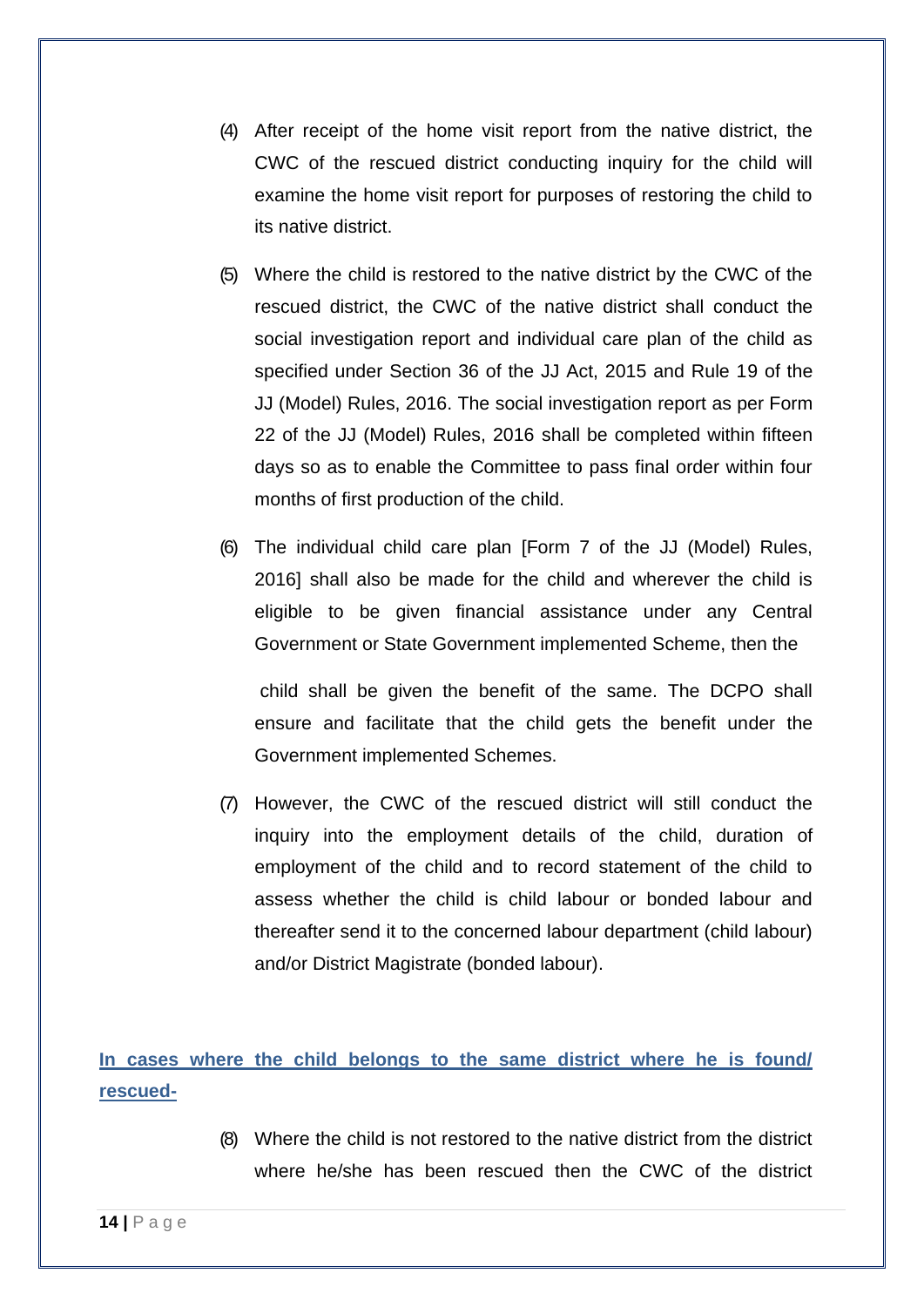rescued shall continue the inquiry for social rehabilitation report of the child by following the procedure as given above in point (5) and (6)

and inquiry for ascertaining whether the child is a victim of child labour and/or bonded labour and thereafter send it to the concerned department.

### **Inquiry by the CWC of the rescued district**-

(9) On production of a child or receipt of a report under section 31 of the JJ Act, 2015, the CWC of the rescue district shall hold an inquiry for examining the following-

(9A) An inquiry will be conducted by CWC of the rescued district wherein the CWC shall make a report of the employment details of the child, duration of employment of the child, amount of minimum wages received and due and to record statement of the child to assess whether the child is child labour or bonded labour. This report of CWC of the rescued district will be prepared by it irrespective of the fact that the child belongs to another district.

(9B) Where it is seen that the child is a bonded labour under the bonded labour system, the CWC shall forward the case to the concerned District Magistrate in writing through the DCPO. While forwarding the case of bonded labour of a minor to the District Magistrate, the CWC order shall specify the following-

- i. The manner and circumstances in which the child had been produced before the CWC.
- ii. The reasons because of which the child was working as a bonded labour.
- iii. The amount of bonded debt that has been given for the child to work in the bonded labour system.

*\*The District Magistrate shall conduct an inquiry for a transferred case of minor bonded labourer as prescribed under the Bonded Labour System (Abolition) Act, 2017 and while ascertaining the quantum of compensation to be given to*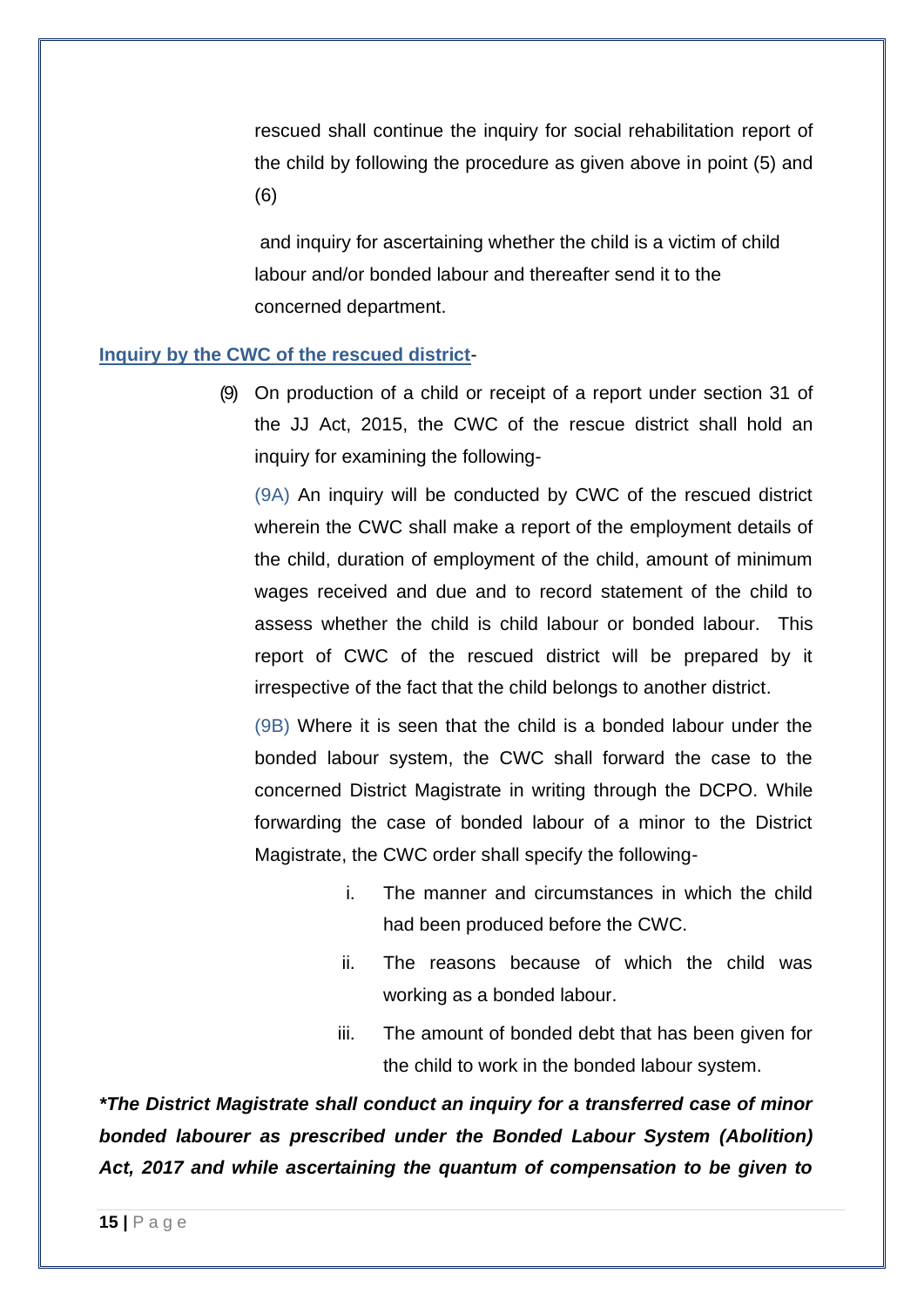*the minor victim, consider the order of the CWC where the child had been produced.* 

> *[Section 2(g) of the Bonded Labour System (Abolition) Act, 2017states that bonded labour is any system of forced, or partly forced, labour under which a debtor enters, or has, or is presumed to have, entered, into an agreement with the creditor to the effect that,—*

> *(i) in consideration of an advance obtained by him or by any of his lineal ascendants or descendants (whether or not such advance is evidenced by any document) and in consideration of the interest, if any, due on such advance, or*

*(ii) in pursuance of any customary or social obligation, or* 

*(iii) in pursuance of an obligation devolving on him by succession, or* 

*(iv) for any economic consideration received by him or by any of his lineal ascendants or descendants, or* 

*(v) by reason of his birth in any particular caste or community, he would—*

*(1) render, by himself or through any member of his family, or any person dependent on him, labour or service to the creditor, or for the benefit of the creditor, for a specified period or for an unspecified period, either without wages or for nominal wages, or (2) forfeit the freedom of employment or other means of livelihood for a specified period or for an unspecified period, or* 

*(3) forfeit the right to move freely throughout the territory of India, or (4) forfeit the right to appropriate or sell at market value any of his property or product of his labour or the labour of a member of his family or any person dependent on him, and includes the system of forced, or partly forced, labour under which a surety for a debtor enters, or has, or is presumed to have, entered, into an agreement with the creditor to the effect that in the event of the failure of the debtor to repay the debt, he would render the bonded labour on*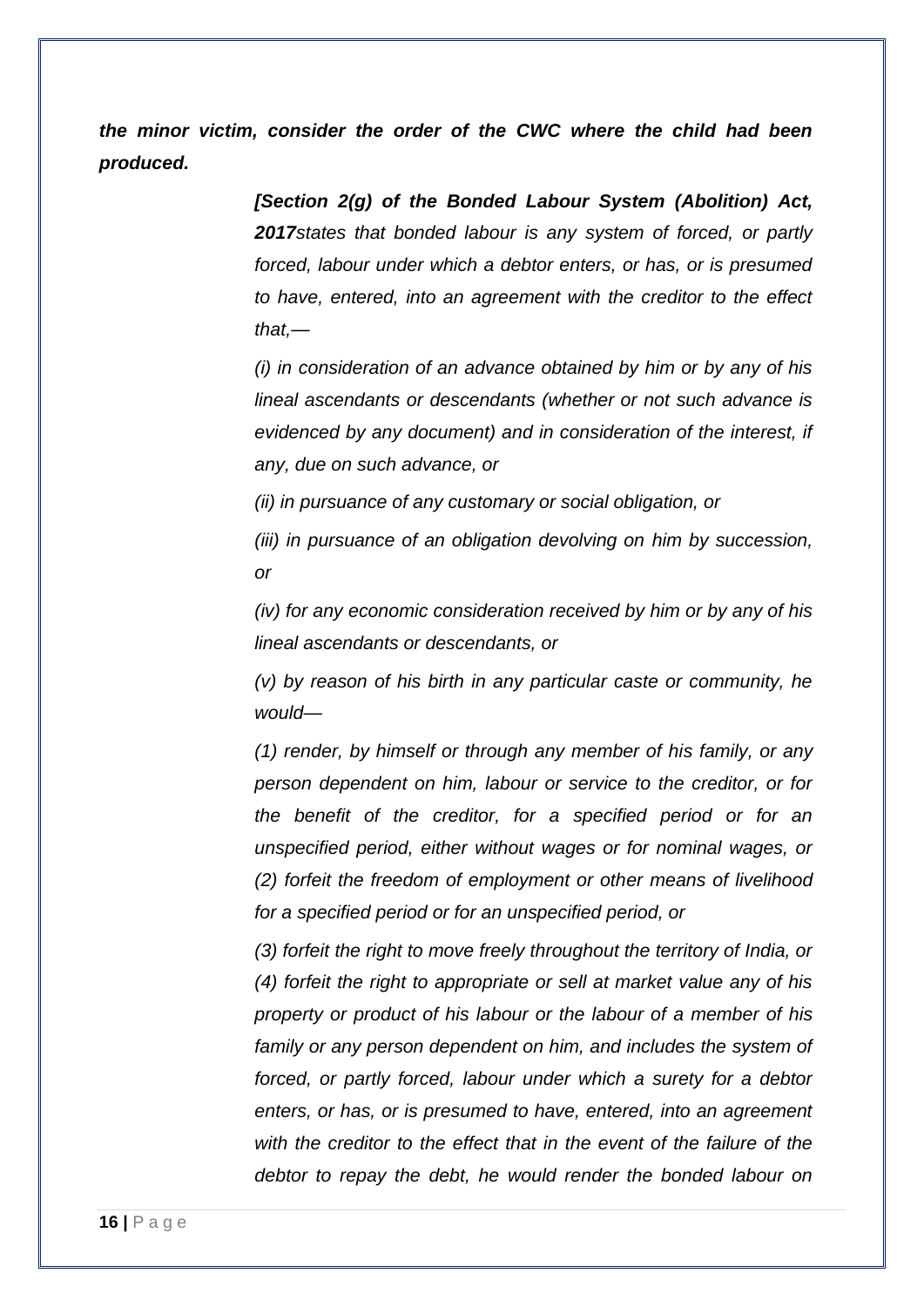### *behalf of the debtor.*

*Explanation.—For the removal of doubts, it is hereby declared that any system of forced, or partly forced labour under which any workman being contract labour as defined in clause (b) of subsection (1) of section 2 of the Contract Labour (Regulation and Abolition) Act, 1970 (37 of 1970), or an inter-State migrant workman as defined in clause (e) of sub-section (1) of section 2 of the Inter-State Migrant Workmen (Regulation of Employment and Conditions of Service) Act, 1979 (30 of 1979), is required to render labour or service in circumstances of the nature mentioned in subclause (1) of this clause or is subjected to all or any of the disabilities referred to in sub-clauses (2) to (4), is "bonded labour system" within the meaning of this clause;]*

(9C) Where the inquiry of the CWC establishes that the child is a victim of child labour under the CLPRA, then the case documents including the statement of the child shall be forwarded to the concerned labour department through the DCPO. The CWC may also order for financial assistance under any other scheme or fund from which the child is eligible to receive money.

(9D) While holding an inquiry for a child before a CWC of the rescued district, where it is established that the conditions of working for children and adolescents as given under the CLPRA *(Annexure-D- Part III from Section 6-13)* have been violated, the CWC may declare the child as a child in need of care and protection under the JJ Act, 2015 and forward the case to Police through the DCPO for investigation under Section 75 and 79 of Juvenile Justice Act, 2015 and in case the child/adolescent is a victim of trafficking or sexual abuse or any other violation prescribed under law, then the investigation under those offences will also be undertaken by the Police department.

*\*The appropriate Government/Labour Department of the State where the child has been rescued shall follow the procedure as given under Section 14B of*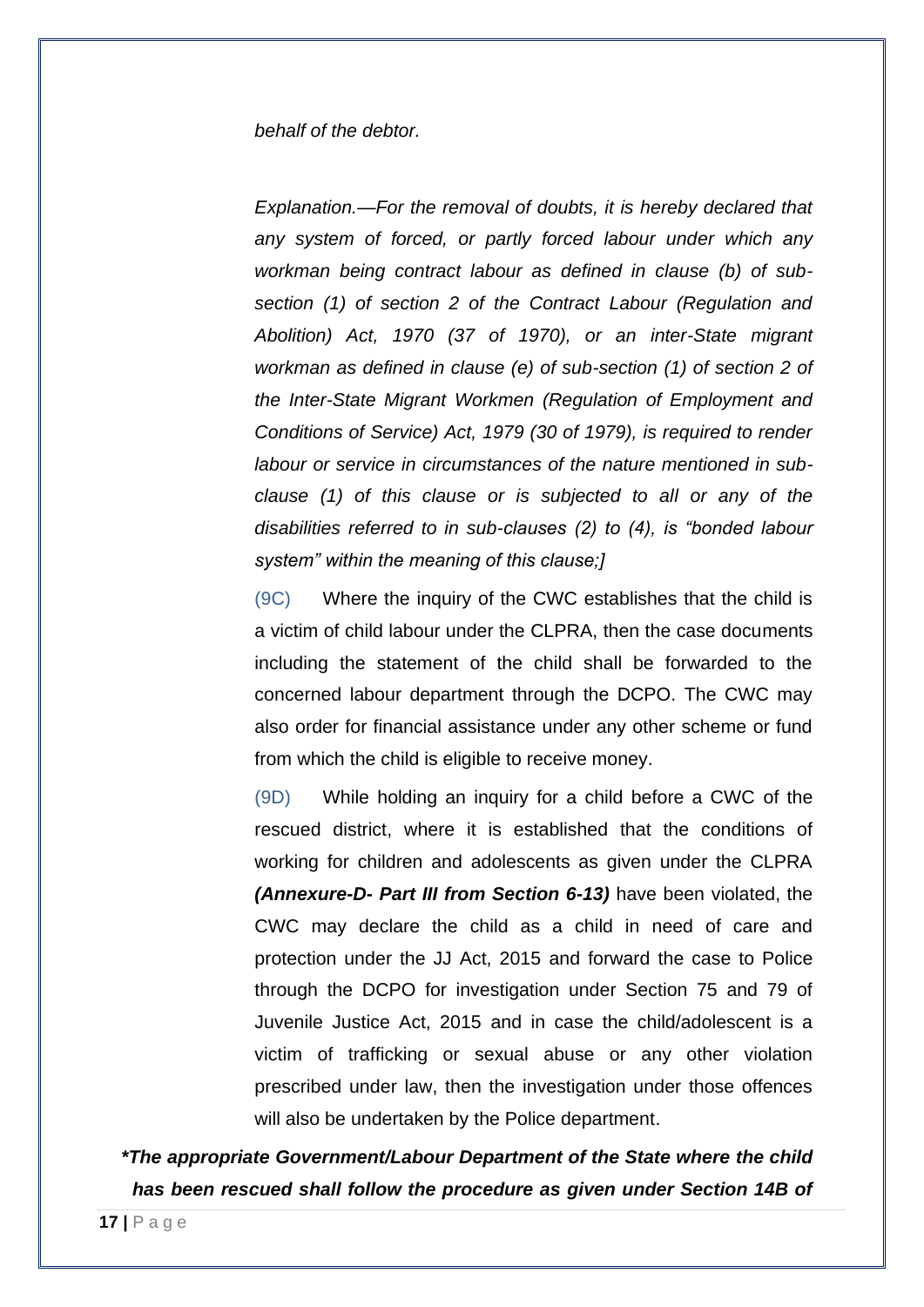*the CLPRA and Rule 16A of the CLPR Rules for crediting the amount in the bank account of the child who is a victim of child labour. The manner in which the bank account of the child has to be opened by the district authorities is given under Step 5 of this SOP.*

> (9E) The CWC after holding due inquiry of the child, may pass an order to send the child to the children's home or a fit facility or fit person or restore the child to its parents/guardians or repatriate the child to his/her native district.

> *Provided that all children below six years of age, who are orphan, surrendered or appear to be abandoned shall be placed in a Specialised Adoption Agency, where available.*

> (9F) The CWC of the rescued district shall also get the FIR filed in the case of the child under relevant provisions of law through the DCPO.

> (4) The rehabilitation of the child either by the CWC of the rescue district or by the CWC of the native district shall be in a manner as given under the provisions of the JJ Act, 2015 and Section 14C of the CLPRA.

> (5) The information of such a child shall also be uploaded on PENCIL portal of the Ministry of Labour & Employment, Government of India.

> (6) The concerned DCPO shall upload the information about the child on the Baal Swaraj Portal of NCPCR. Where the child labour is also a Child in Street Situation, the information shall be uploaded on Baal Swaraj Portal-CiSS and where the child labour is not in a street situation then the information shall be uploaded on Baal Swaraj Portal-Child Labour.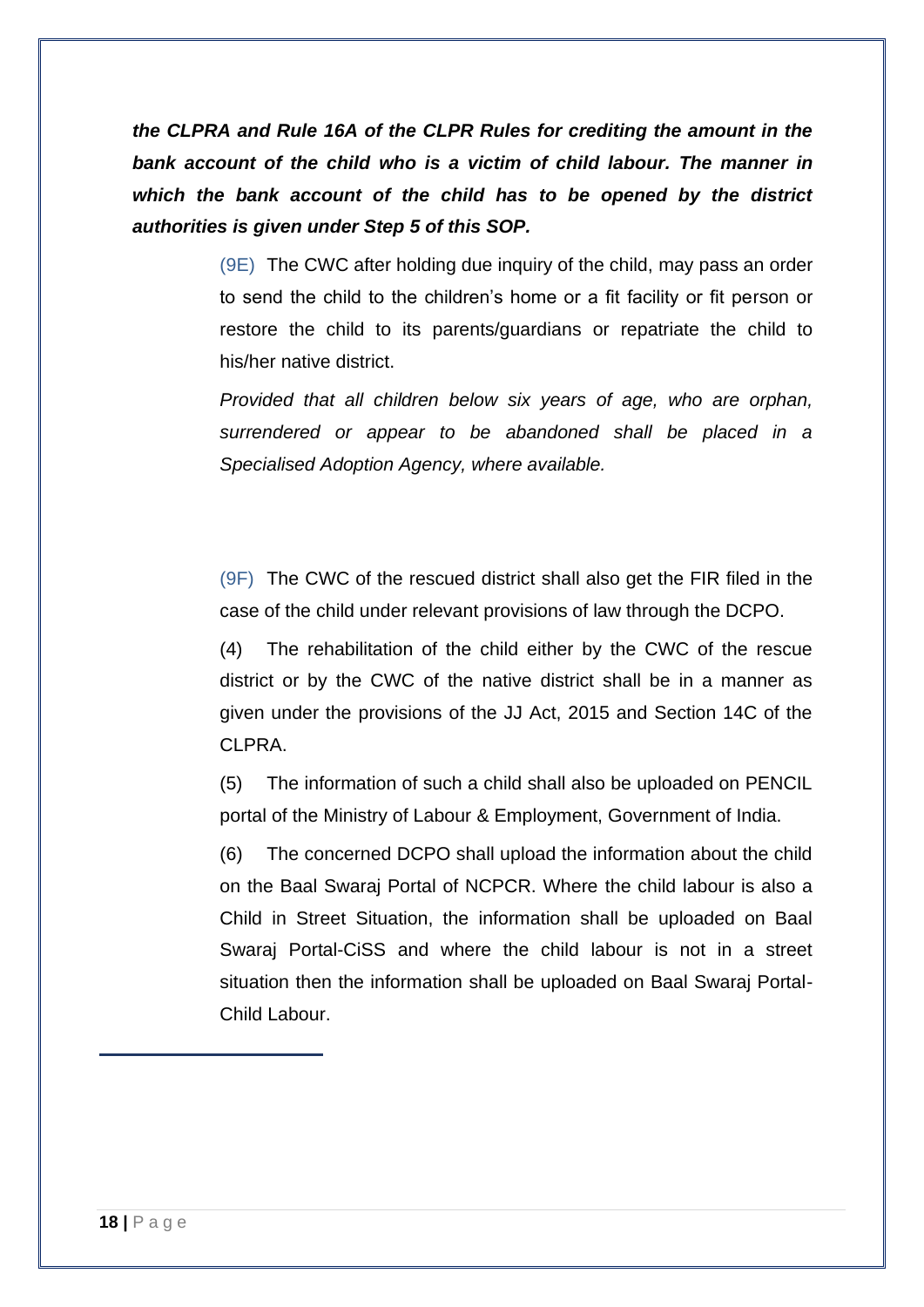### **Step 3: Registration of First Information Report**

Registration of the First Information Report (FIR) by Police after receiving documents and copy of the statement of the child from DCPU:-

- i. On receipt of the information from the DCPU in respect of a cognizable offence against a child under CLPRA, the Police shall register an FIR immediately on the basis of the statement given by the child before CWC**(Annexure A)** and the **performa (Annexure B)**and/or any other relevant documents submitted by the DCPU.
- ii. A copy of the registered FIR shall be submitted to the District Magistrate and CWC within 24 hours of the information given by DCPO to the Police.
- **iii.** Where the Police fails to register FIR within 24 hours of the receipt of information from the DCPO, the concerned CWC shall write a complaint to the concerned JJB for getting the FIR filed in the matter.**[Section 8(3)(l) of the JJ Act, 2015]**
- iv. The District Magistrate will exercise his duties as provided under Rule 17C of the Child and Adolescent Labour (Prohibition and Regulation) Amendment Rules 2017 and Bonded Labour System (Abolition) Act, 1976 as the case may be or as provided under any other provision of law for ensuring suitable rehabilitation of the child.
- *v.* While filling the FIR, due care shall be taken to ensure that all provisions that apply, across different statutes, are incorporated in the FIR/Complaint. *[Note: Provisions under Child Labour Act, 1986, Bonded Labour Act, 1976, Juvenile Justice Act, 2015 and POCSO Act, 2012 , Plantation &Labour Act, 1954 , Mines & Mineral Act, 1956 , Factories Act, 1948 , IPC 1860, Immoral Trafficking Act, 1956 or any other Act should be incorporated in the FIR]*
- vi. The FIR shall be uploaded on the official website of the Police within 24 hours of the registration of the FIR as directed by the Hon'ble Supreme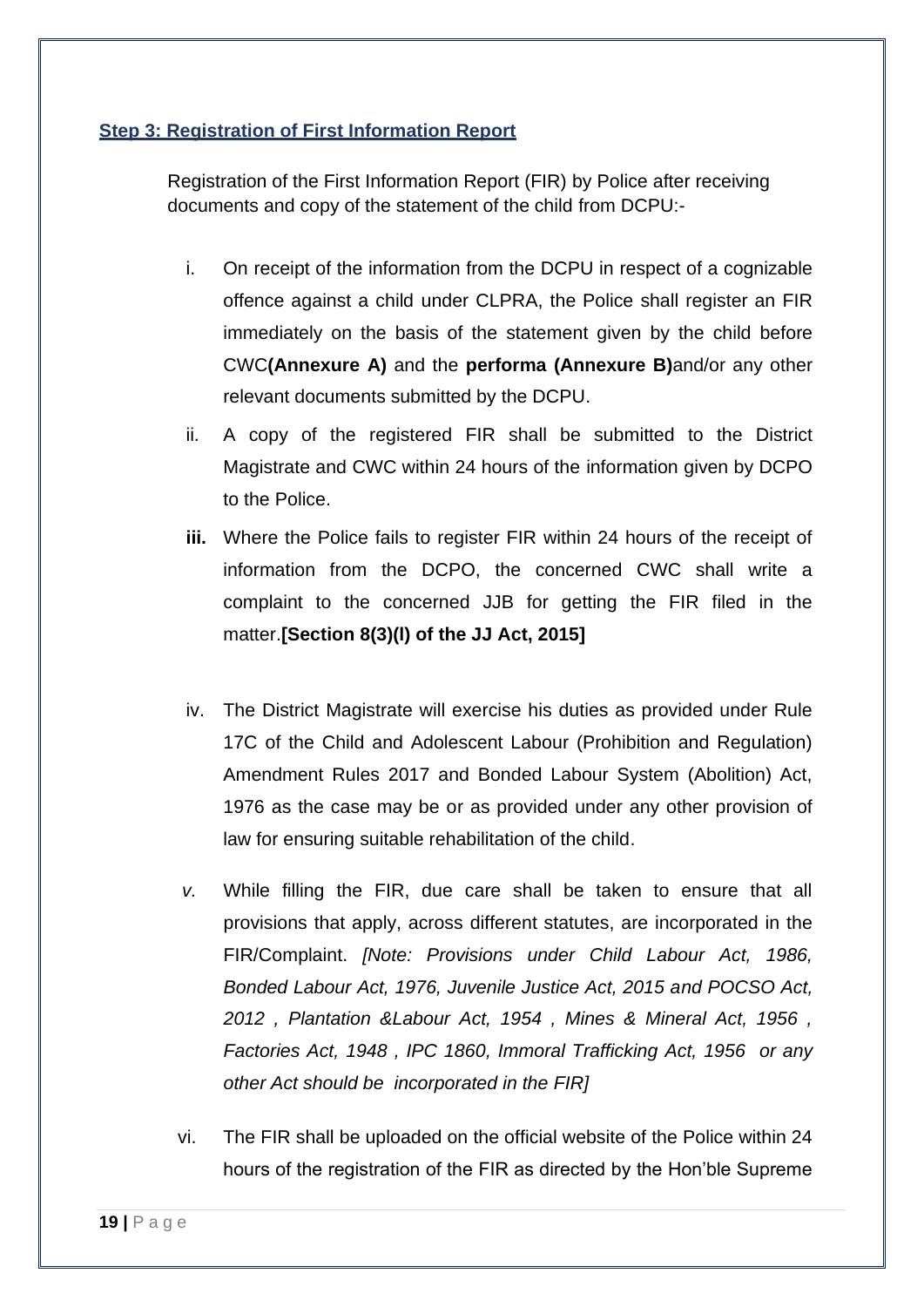Court of India in *Youth Bar Association of India v. Union of India*, AIR 2016 SC 4136. However, there should be no disclosure of the identity of the child. [ Ref. Section 74 of the JJ Act, 2015 & Section 23 of POCSO Act,2012]

- *vii.* The Police shall hold an independent investigation as per the CrPC, 1973 for initiating prosecution against the offenders. [*Note: The investigation being undertaken by the Police to implicate the offender and the inquiry being conducted by CWC are independent of each other. It is to be understood that the inquiry before CWC and the investigation by the Police can process simultaneously without affecting each other as the purpose of the investigation by the Police is to inquire into the violations and apprehend the offenders while the purpose of the inquiry by CWC is to restore, repatriate and rehabilitate the child while keeping in view the best interest and welfare of the child.]*
- viii. Once the investigation is done by the Police, a charge sheet shall be prepared and the judicial proceedings under the CrPC, 1973 shall be initiated.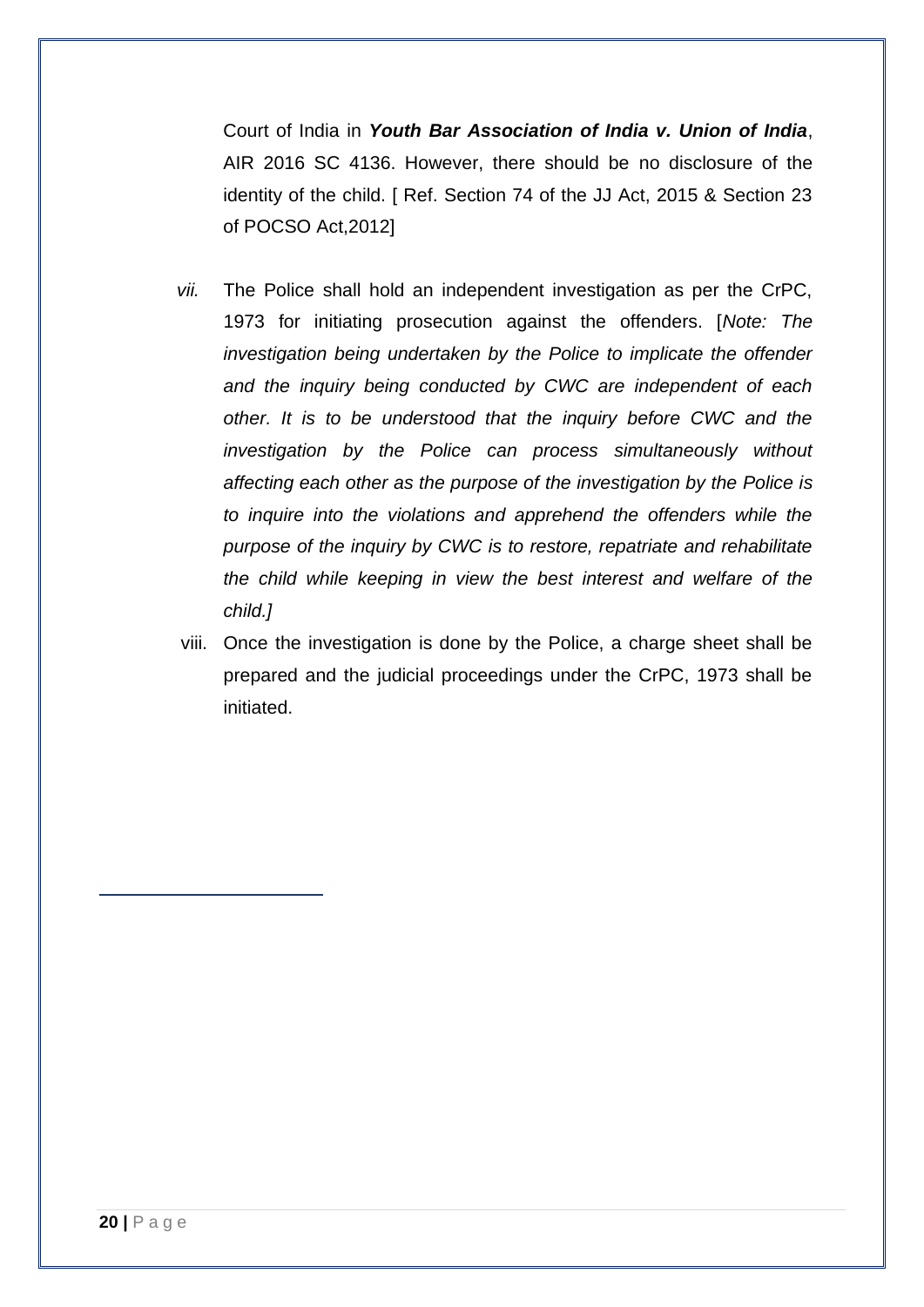### **Step 4: Placement and restoration of a child**

If the parents, family or guardian of the child were present with the child at the time of rescue or were present before the CWC, then restoration of the child shall be done as per the discretion of the CWC. The Parents/Family/Guardians of the child present should not be in contravention of laws themselves. While making any decision, CWC shall give utmost importance to the interest of the child.The CWC may not restore the child with the offender/accused including Parents/Family/Guardians.

In case parents, family or guardian of the child are not present or the child belongs to another district, then the child should be taken to any Child Care Institution for a short period of time.In case of child belonging from another district, the child may not be restored/repatriated back to the native district by the CWC.

Where the CWC of the rescued district decides to restore the child back to its native district, the said CWC should inform about the restoration/repatriation of the child to the CWC of the native district.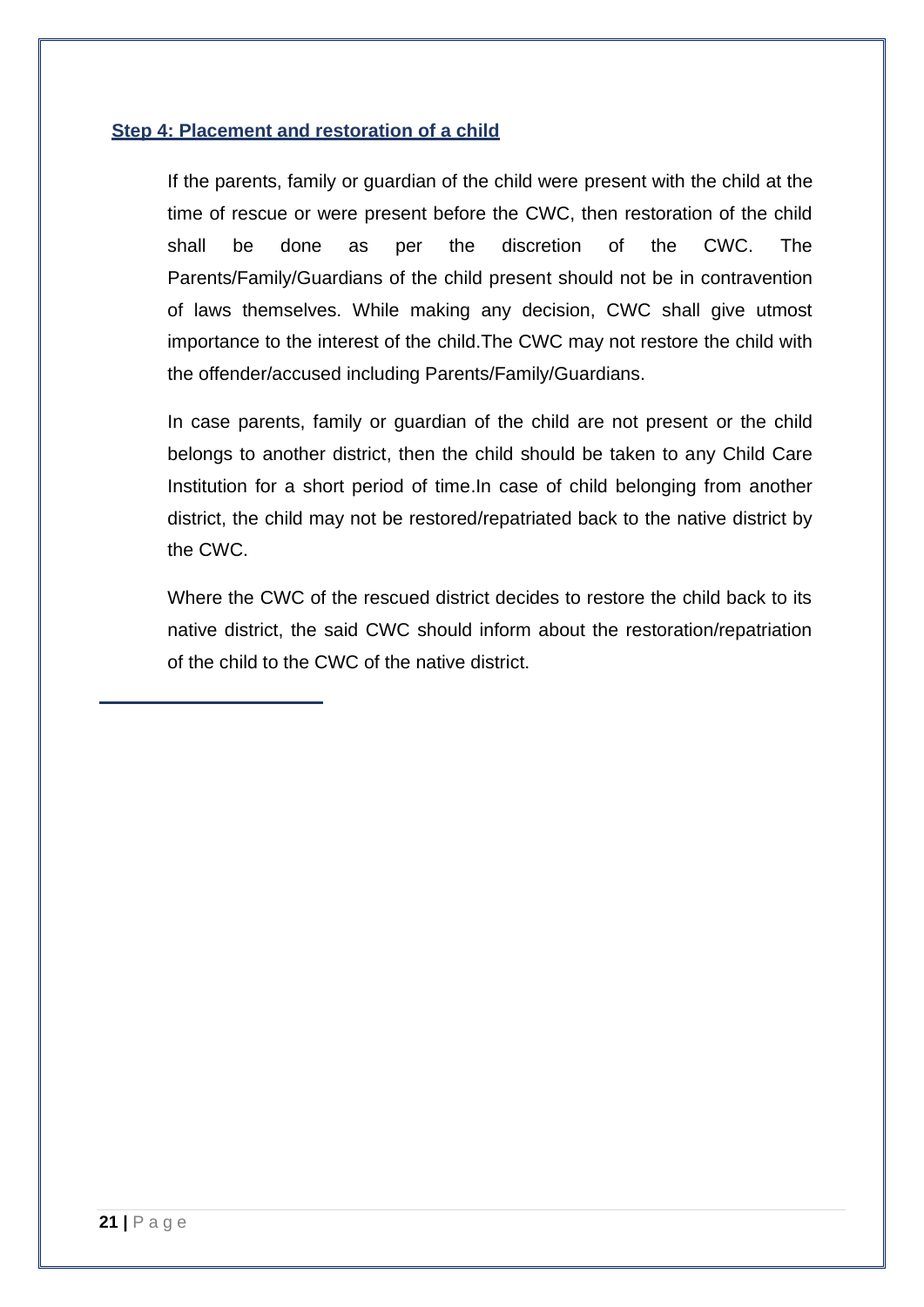### **Step 5: Proceeding before the Labour Department and payment of wages and compensation**

- i. After receiving the information from DCPU, the nodal officer **(***as appointed by the Dsitrict Magistrate under Rule 17C(1)(i) of the CLPR (Amendment) Rules, 2017]* shall follow the due procedure with the Labour Department to ascertain the back wages, penalties, compensation etc. of the child based on their statement made to the CWC within 7 days of the child's rescue. This would ensure the suitable rehabilitation of the rescued children as well. **[Rule 17C(3) of the CLPR (Amendment) Rules, 2017].**
- ii. The concerned Labour Department would be responsible-

(i) To ascertain the back wages in both the cases of child labour and bonded labour.

(ii) Compensation under the Child Labour and Adolescent Rehabilitation Fund created under Section 14B of CLPRA to child labour, and

(iii) Compensation under the Central Sector Scheme for rehabilitation of bonded labour to a child who is a victim of bonded labour.

#### **In case of payment of wages-**

- iii. Once the amount of back wages is ascertained by the Labour Department for the child labour and/or child bonded labour, then the same shall be recovered by the Labour Department from the offender/accused within 10 days of ascertaining the amount. The money shall be recovered in a manner as prescribed and followed by the Labour Department.
- iv. It is the responsibility of the District Magistrate to ensure that recovery is done in a time bound manner and in case of any delay in recovering the back wages amount, the District Magistrate will issue appropriate orders at the request of the CWC or Labour Department or any other authorised Government Agency, the parent, guardian of the child, at the instance of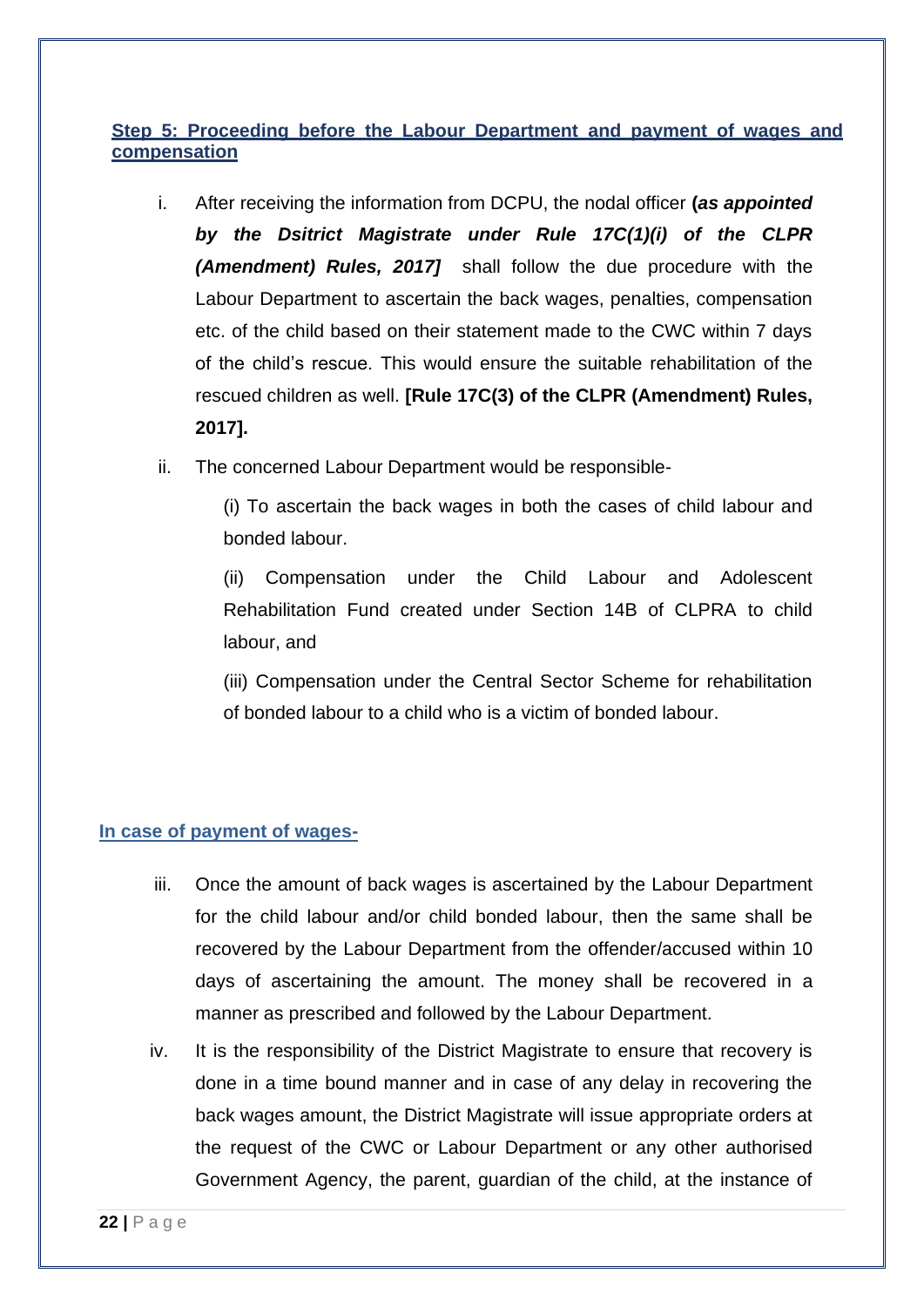the child or the District Magistrate may *suo-motu* issue such orders.

- v. The labour officer or any nodal officer nominated by the District Magistrate for the purposes of payment of wages to child labour shall open the bank account of the child and the amount of back wages recovered from the offender/accused shall be deposited in the child's bank account. The report of the payment of back wages to the child shall be submitted by the labour officer to the CWC through the DCPU. The DCPU shall facilitate the procurement of the final report of payment of back wages from the labour officer.
- vi. In cases where the child has been restored/repatriated to another district, then the District Magistrate of the rescued district shall coordinate with the District Magistrate of the repatriated district for opening of bank account of the child in the district where the child has been repatriated.
- vii. The District Magistrate of the repatriated district shall ensure that in cases where child labour or child bonded labour has been repatriated to its district, payment of back wages in both the cases is credited to the bank account of the child. The report of the payment of back wages to the child shall be submitted by the labour officer to the CWC through the DCPU. The DCPU shall facilitate the procurement of the final report of payment of back wages from the labour officer.

### **In case of payment of compensation under CLPRA to the child labour-**

- vii. Section 14B of the CLPRA provides for creation of a Child and Adolescent Labour Rehabilitation Fund to be constituted in every district or for two or more districts. The Fund so constituted shall be called as Child and Adolescent Labour Rehabilitation Fund to which the amount of the fine realized from the employer of the child and adolescent, within the jurisdiction of such district or districts, shall be credited.
- **23 |** P a g e viii. The appropriate Government shall credit an amount of fifteen thousand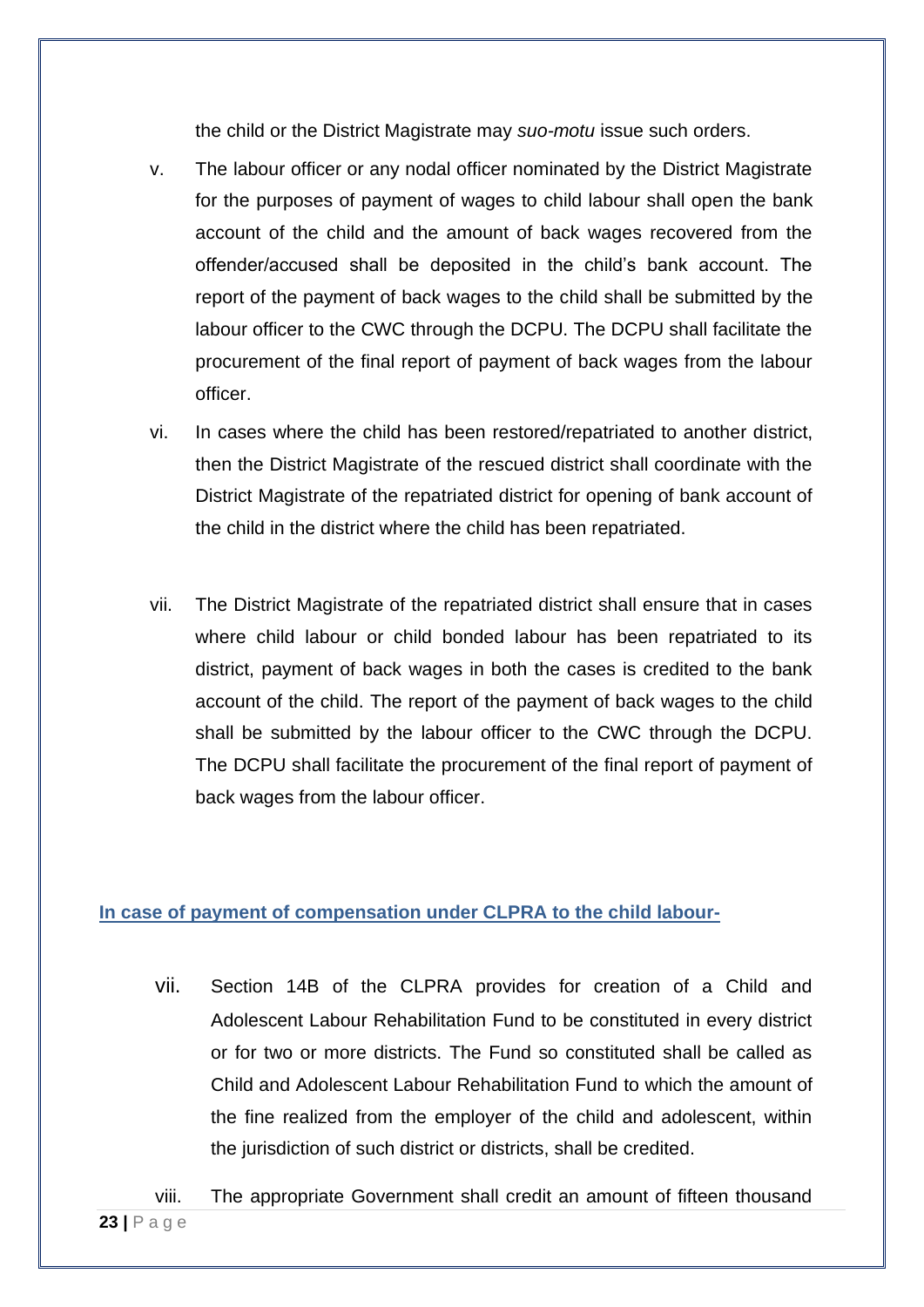rupees to the Fund for each child or adolescent for whom the fine amount has been credited. The amount credited to the Fund as mentioned above shall be deposited in such banks or invested in such manner as the appropriate Government decides but which should be in the best interest of the child.

ix. The amount deposited or invested, as the case may be, and the interest accrued on it, shall be paid to the child or adolescent in whose favour such amount is credited, as per Rule 16A of the CLPR Rules, 2017.

### **\*This fund has been created in compliance to the directions given by the Supreme Court of India in** *M.C. Mehta vs State Of Tamil Nadu And Others,* **AIR 1997 SC 699.**

Rule 16 A of the CLPR Rules, 2016 provides for the procedure that needs to be followed for making payment of amount to the child and or adolescent from and out of Child and Adolescent Labour Rehabilitation Fund. It provides for the following:-

> (1) The amount credited, deposited or invested, as the case may be, under sub-section (3) of section 14B to the Child and Adolescent Labour Rehabilitation Fund and the interest accrued on it, shall be paid to the child or adolescent in whose favour such amount is credited in the following manner, namely:-

> (i) the Inspector or the nodal officer having jurisdiction shall, under his supervision, ensure that an account of such child or adolescent is opened in a nationalised bank and inform the bank in which the amount of the Fund is deposited or, as the case may be, to the officer responsible to invest the amount of the Fund under sub-section (3) of section 14B;

> (ii) The interest accrued on the proportionate amount of the Fund in favour of the child or adolescent shall be transferred every six months to the account of the child or adolescent, as the case may be, by the bank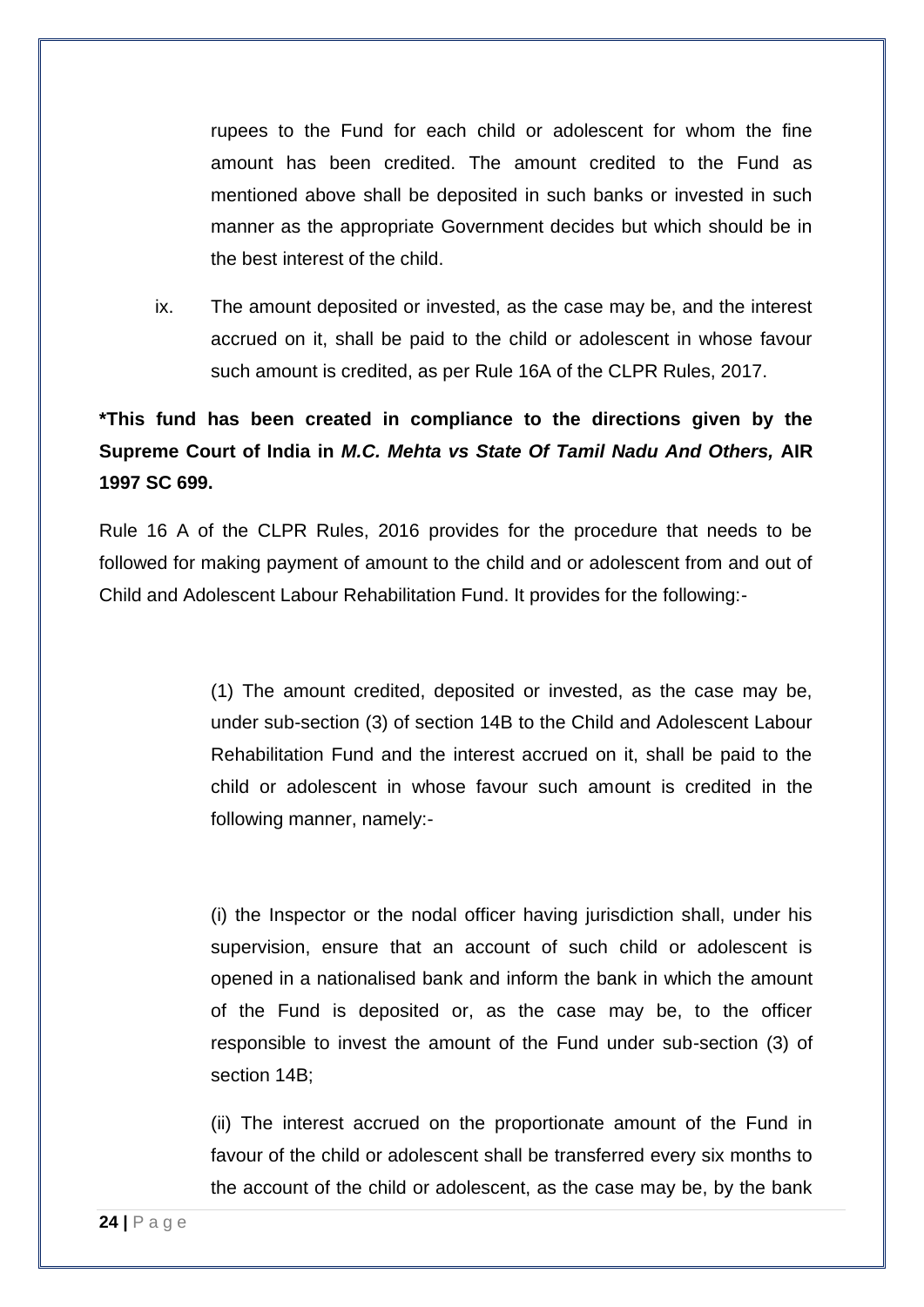or officer responsible to invest the amount under information to the Inspector;

(iii) when the concerned child or adolescent completes the age of eighteen years, then, as soon as may be possible forthwith or within a period of three months, the total amount credited, deposited or invested in favour of the child along with interest accrued thereon remaining in the bank or remaining so invested under sub-section (3) of section 14B, shall be transferred to the said bank account of child or adolescent, as the case may be; and

(iv) The Inspector shall prepare a report of the amount transferred under clause (ii) and clause (iii) with particulars of the concerned child or adolescent sufficient to identify him and send a copy of the report annually to the Central Government for information.

(2) Any amount recovered by way of fine or for composition of offences in pursuance of an order or judgement of a Court in favour of a child or adolescent for the contravention of the provisions of the Act, shall also be deposited in the Fund and shall be spent in accordance with such order or judgement.

### **Payment of wages and compensation in case of Bonded Labour-**

If the child is found to be a bonded labourer under the Bonded Labour System (Abolition) Act, 1976, the District Administration is to ensure that the compensation shall be given to the child in accordance with the Central Sector Scheme for Rehabilitation of Bonded Labourer, 2021. The minor bonded labourer victim shall be given an immediate assistance of Rs.30,000/- from the District Bonded Labour Rehabilitation Fund by the District Authorities. The benefits prescribed in the scheme shall be, in addition to, other cash or non-cash benefits, which a beneficiary under the scheme is entitled to, by or under any other scheme or law applicable for the time being inforce.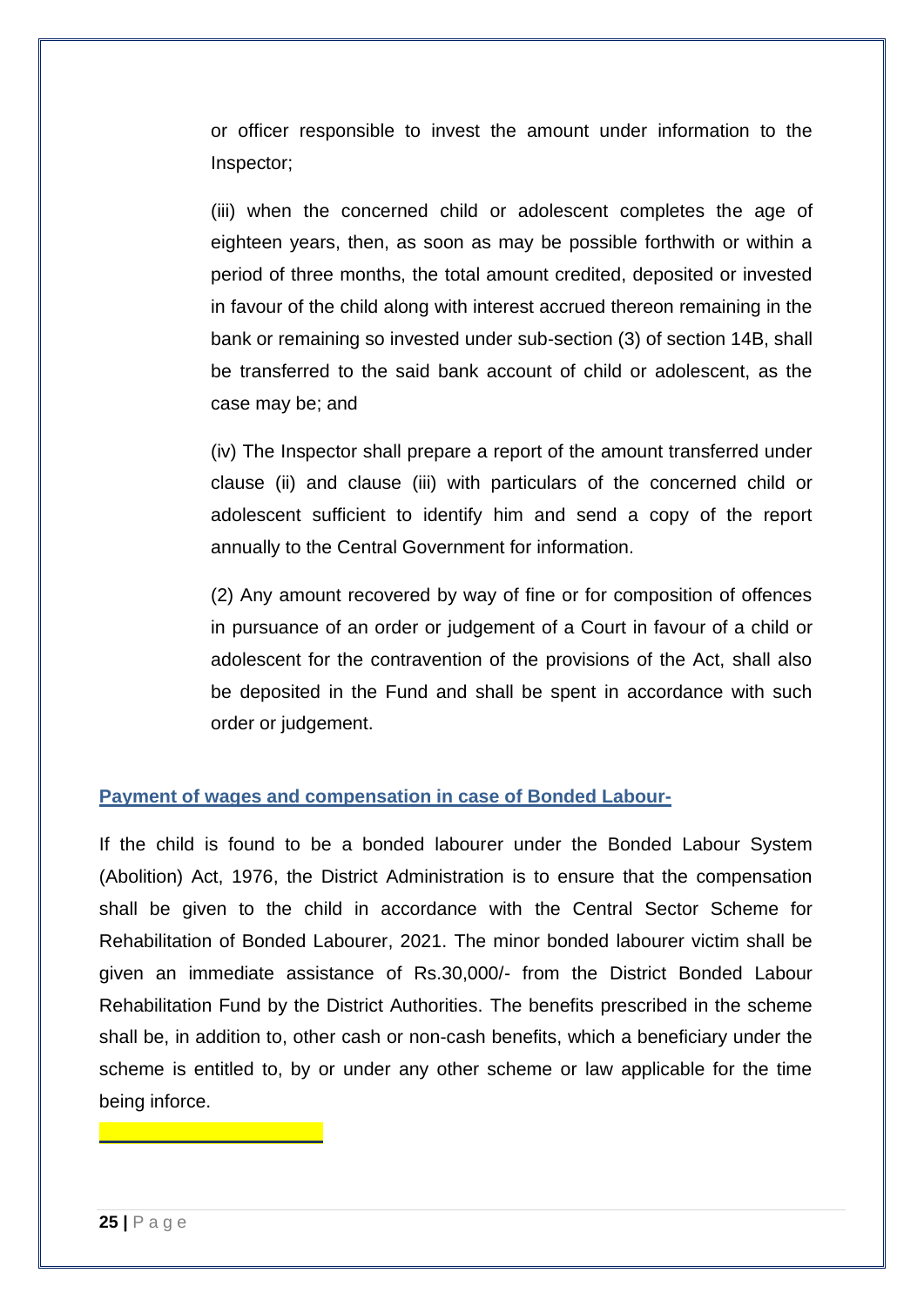#### **Step 6: Prosecution and Adjudication**

(1) The matter should be prosecuted and adjudicated by the competent authority having jurisdiction to adjudicate the matter.

(2) Section 14 of the CLPRA provides that any person in violation of section 3 and section 3A of the CLPRA shall be punishable under the Act. However, the parents or guardians of any child or adolescent referred to in section 3 or section 3A, shall not be liable for punishment, in case of the first offence.

(3) Rigorous punishment has been provided under the Act for repeated offenders.

(4) Section 14B of CLPRA provides that notwithstanding anything contained in the Code of Criminal Procedure, 1973 (2 of 1974), any offence committed by an employer and punishable under section 3 or section 3A shall be cognizable.

(5) Where any person ostensibly engages a child and keeps him in bondage for the purpose of employment or withholds his earnings or uses such earning for his own purposes shall be punishable with rigorous imprisonment for a term which may extend to five years and shall also be liable to fine of one lakh rupees under Section 79 of the JJ Act, 2015. *It further provides that employment under this Section includes selling goods and services, and entertainment in public places for economic gain.* 

(6) Where an offence under these above-mentioned provisions is said to have been committed against a child, immediately an FIR shall be filed by Police and prosecution and adjudication shall proceed as per procedure prescribed in law.

(7) For offences committed under the Juvenile Justice Act, 2015, POCSO Act, 2012, Immoral Trafficking Act, 1956, IPC, 1890, Plantation &Labour Act, 1954 , Mines & Mineral Act, 1956 , Factories Act, 1948 , IPC 1860, etc. the investigation shall be conducted in the manner prescribed under these Acts. For offences which are cognizable in nature, the investigation into such offences shall proceed as per procedure laid down under Criminal Procedure Code, 1973 for cognizable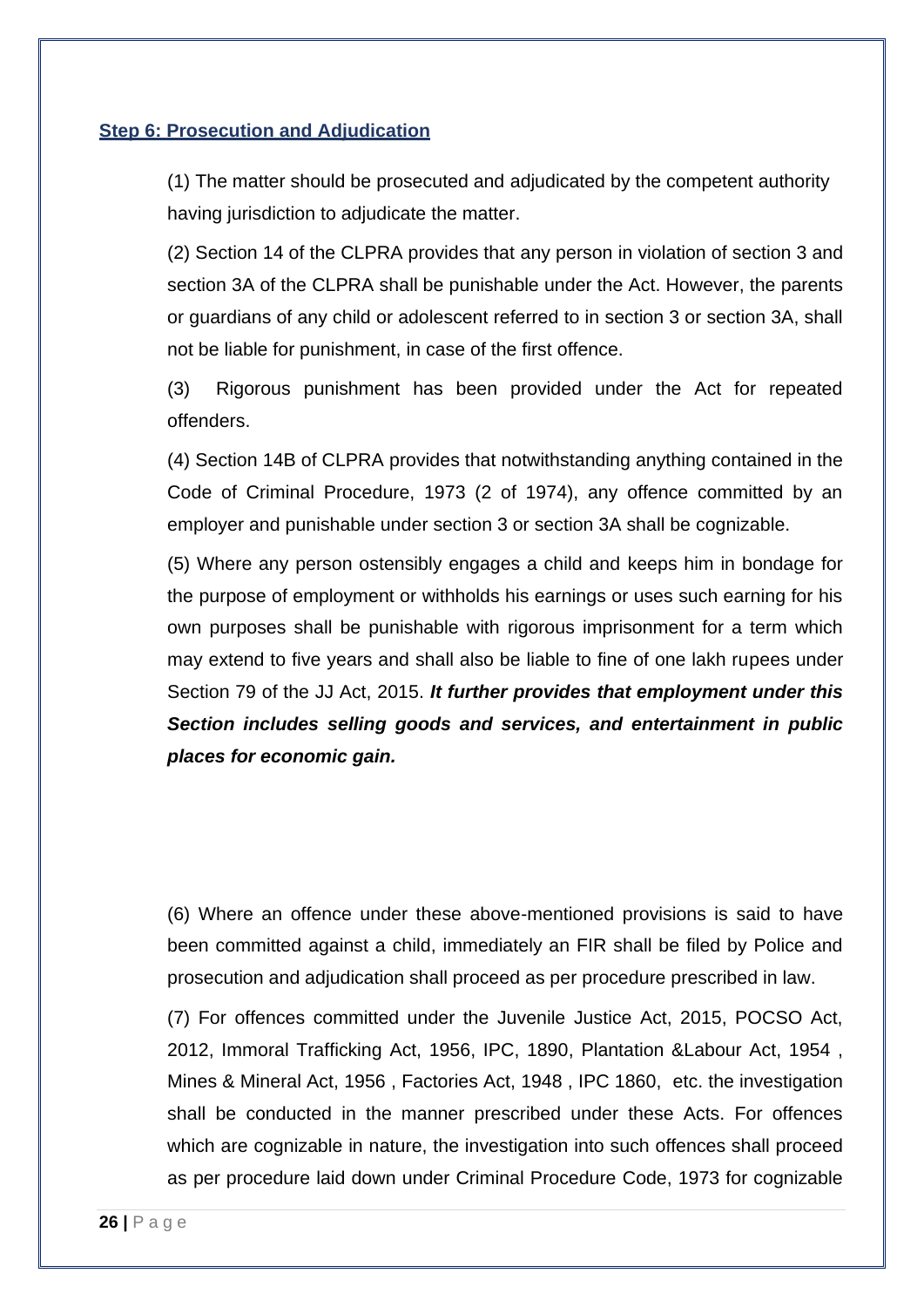offences.

(8) **Compounding of offences under the CLPRA-** As per Section 14D of the CLPRA compounding of offences under the CLPRA will only be done before a District Magistrate, where an application in this regard has been filed by the accused person. The compounding of offences shall be done in a manner prescribed under Section 14D.

*\*Guardian will be termed as defined under JJ Act, 2015*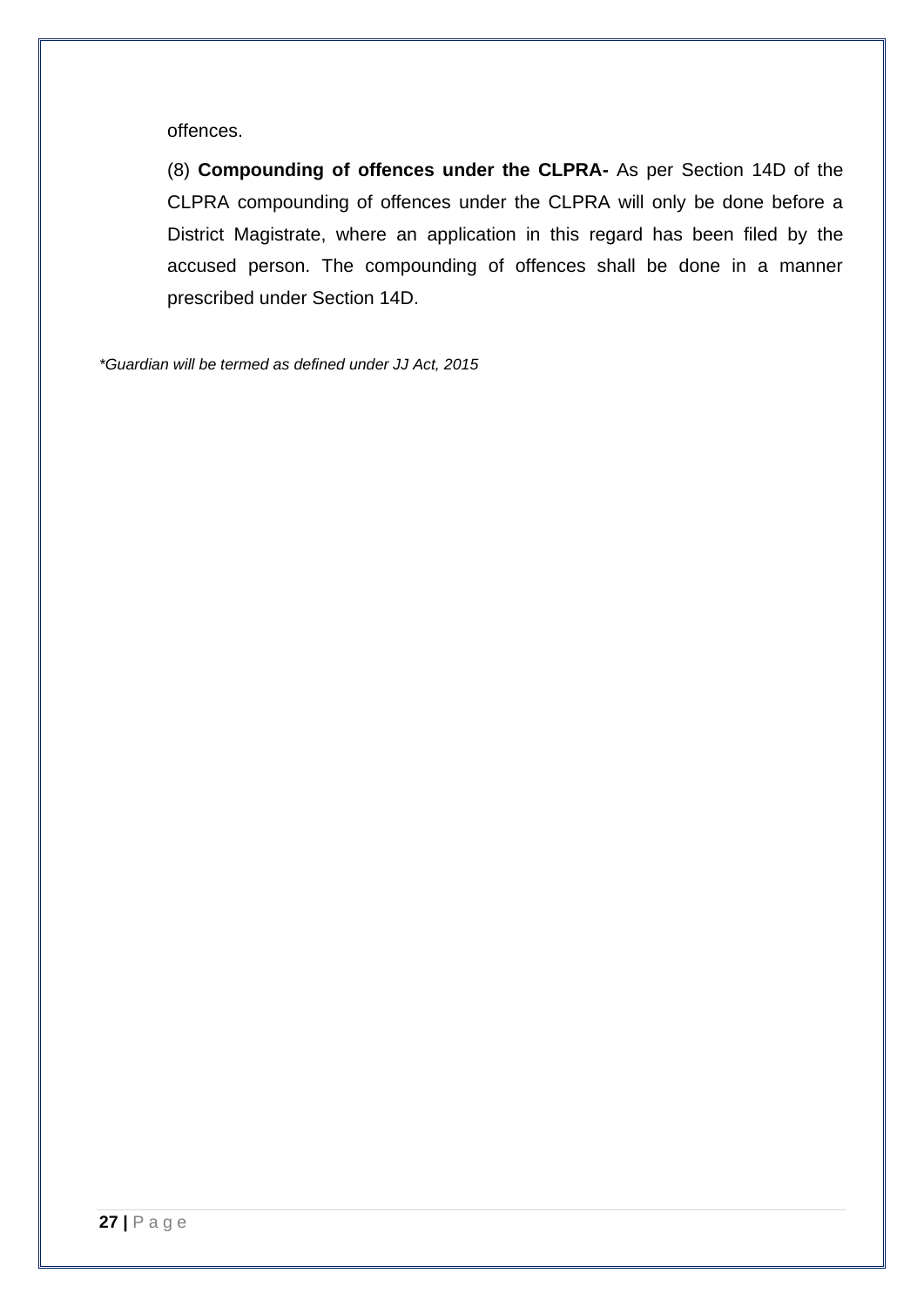### ANNEXURE-A

*The statement is to be recorded by CWC after ensuring that the child giving statement has understanding/maturity to provide the reasonable answers to the following questions:*

*Questions to be asked while recording the statement of a rescued child:*

### **A. General Information**

Child's name, age, nationality, family, address and such other information required for identification of the child

### **B. Recruitment**

- i. What is the child's native place?
- ii. What location was the child last residing in?
- iii. How long was the child residing at that location?
- iv. How old was the child when he/ she left the native place?
- v. Do members of the family know the child's whereabouts?
- vi. Was the child forcibly transported to another location in his/her native place? If yes,how?
- vii. Who recruited the child?
- viii. What was the purpose of the recruitment?
- ix. Was initial contact with recruiter voluntary or not?
- x. When did the child start receiving salary/wages?
- xi. Was there any advance given to the child before commencement of work?

### **C. Use of Force orThreat**

If force was used in the recruitment, please ask the following questions:

- i. Was the child abducted or kidnapped?
- ii. Was the child threatened with harm to his or her self or family?
- iii. Was the child sold? By whom?
- iv. What were the circumstances of the forcible removal?
- v. Who initiated the contact?How?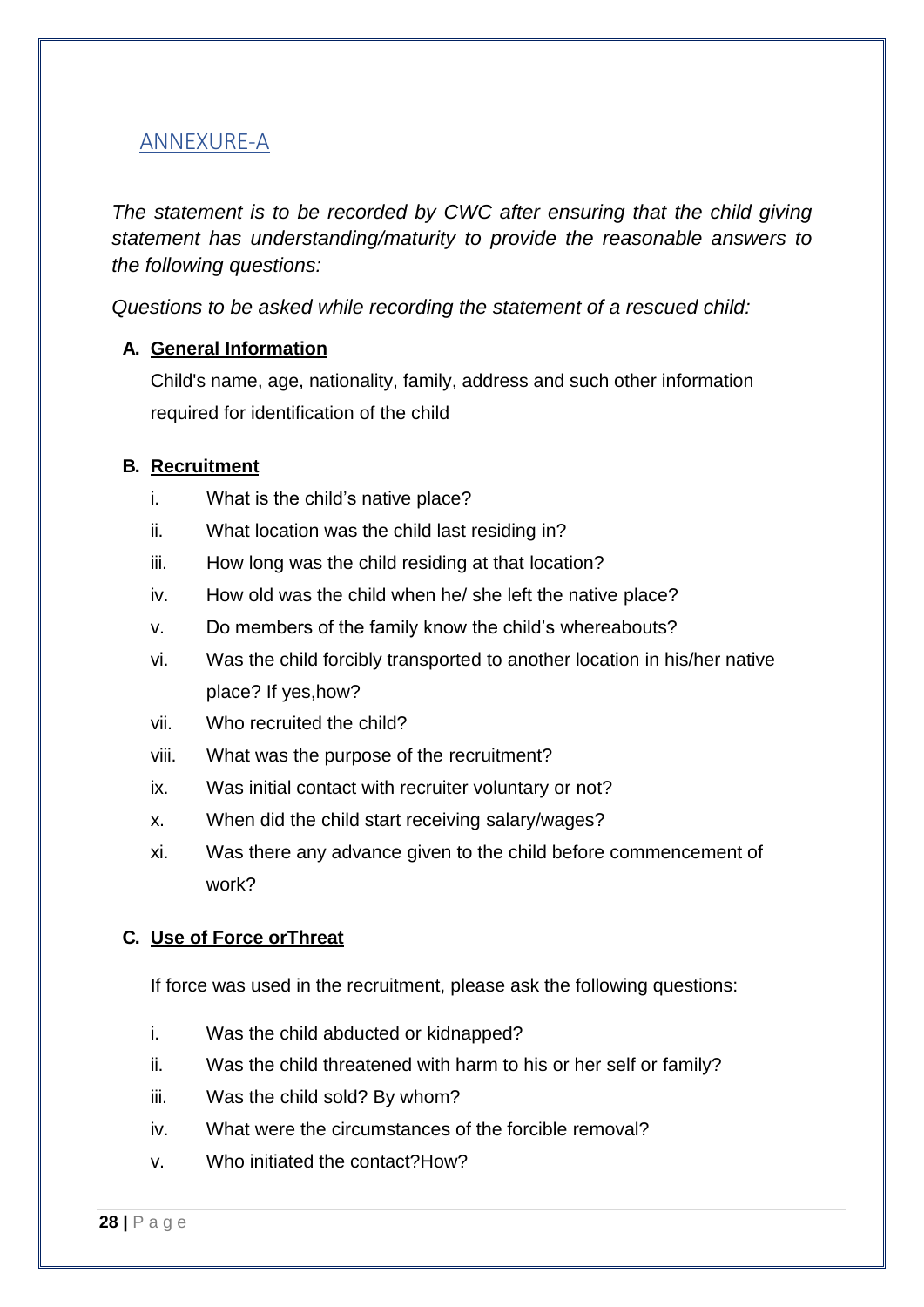vi. What was the method of recruitment (e.g. by advertising, acquaintance, family, relative, agency, study, training,etc.)

### **D. Employment**

If the recruitment was for employment, please ask the following questions:

- i. What activities did the child believe she/he would be engaged in following arrival at the new location?
- i. What kind of work was offered to the child?
- **i** How much money was promised to the child and by whom?
- iv. Did the child sign a contract? (e.g. an employment contract) If so, what are the terms of the contract?
- v. Does the child know them (e.g. was the contract in a language the child understood)?
- vi. Does the child possess a copy of the contract?
- vi. Was the child coerced into signing the contract?How?
- vii. Was anyone paid a fee for recruiting the child forwork?

#### **E. Identity Documents**

- i. Does the person have any identity proof? If so, is it his own legitimate document or is it a fraudulent one?
- ii. How did he acquire this document?
- iii. What kind of employment authorization was promised to the child and by whom?

### **F. Working Conditions(Exploitation)**

- i. Does the child believe that she/ he is subject to some form of debt bondage?
- ii. Does the child believe that she/ he owes money to recruiters/ transporters/exploiters?
- iii. Was the child paid and at what rate?
- iv. Who has the possession of these earnings now?
- v. How many hours a day did the child work?
- vi. Was the child allowed any time off? Allowed to rest if sick?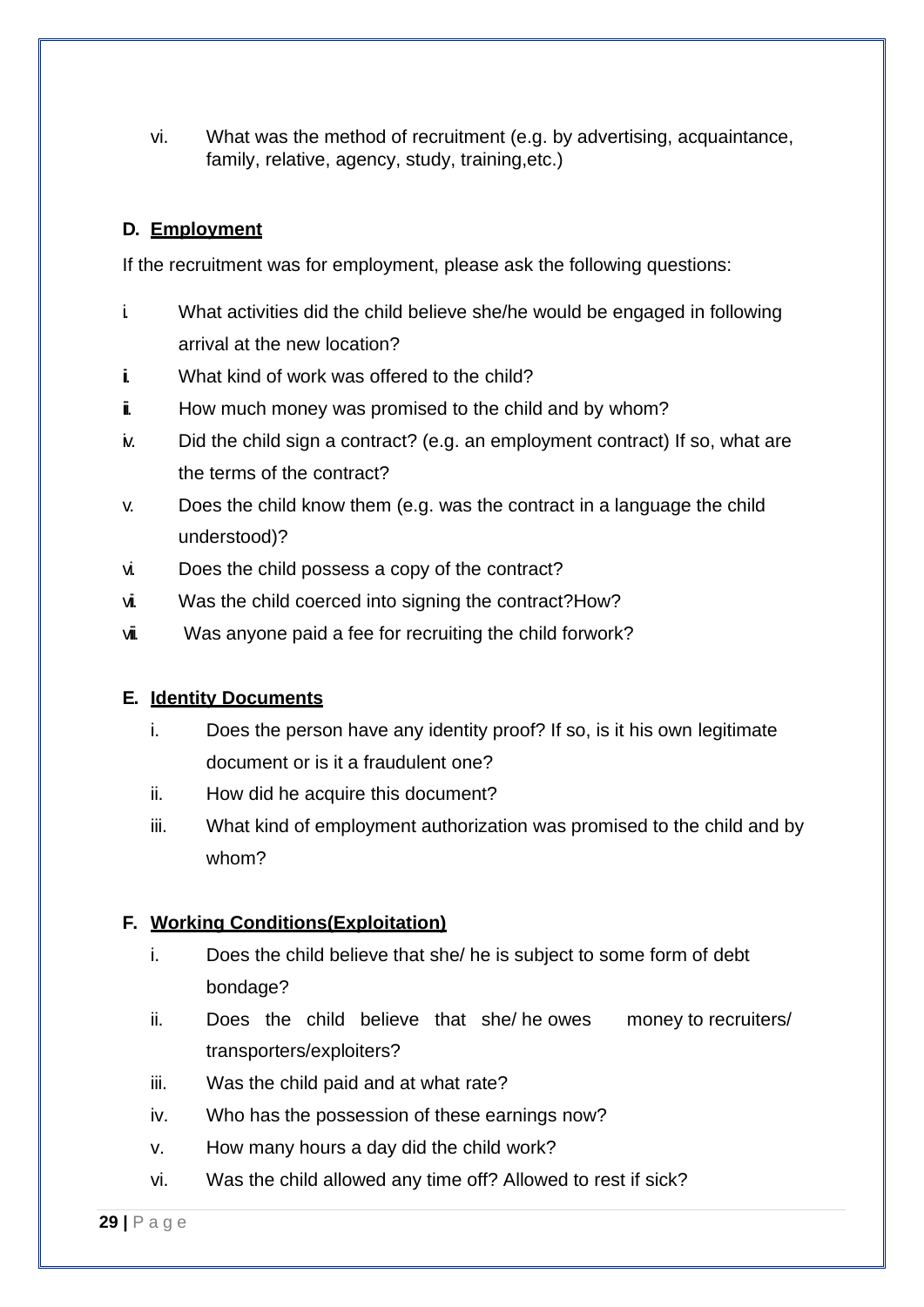### **G. Restriction ofFreedom**

- i. Was the child unable to quit working for the employer and get a job somewhere else?
- ii. Was the child's movement restricted? How? (e.g. did the child have a key of the house)
- iii. Was the child living and working at the same place?
- iv. Was the child allowed to communicate with other workers and family members, if the child is not living with his/her family?

### **H. LivingConditions**

- i. What were the living conditions of the child? (e.g. no. of rooms, no. of people living together)
- ii. Did the child have friends?
- iii. Did the child have money?
- iv. Could the child buy his/ her own belongings?
- v. Was the child given proper food, clothing, shelter etc.?

### **I. Physical Coercion**

- i. Was the child subject to physical assaults or torture? (pinching, hitting, slapping, punching, kicking, shaking, burning, branding, chained,etc.)
- ii. Was the child subject to sexual assaults as defined under section 7 of The Protection of Children from Sexual Offences Act, 2012 (forced sexual contact, rape, forced prostitution etc.) or Sexual Harassment as defined under Section 11 of POCSO Act,2012?
- iii. Was the child forcibly confined or isolated?
- iv. Was the child denied essential medical care?
- v. Was the child denied food/ clothes and other basic necessities including ability to maintain basic hygiene?

### **J. PsychologicalCoercion**

i. Was the child threatened with violence, harm or retaliation against child or the child's family members (or friends)?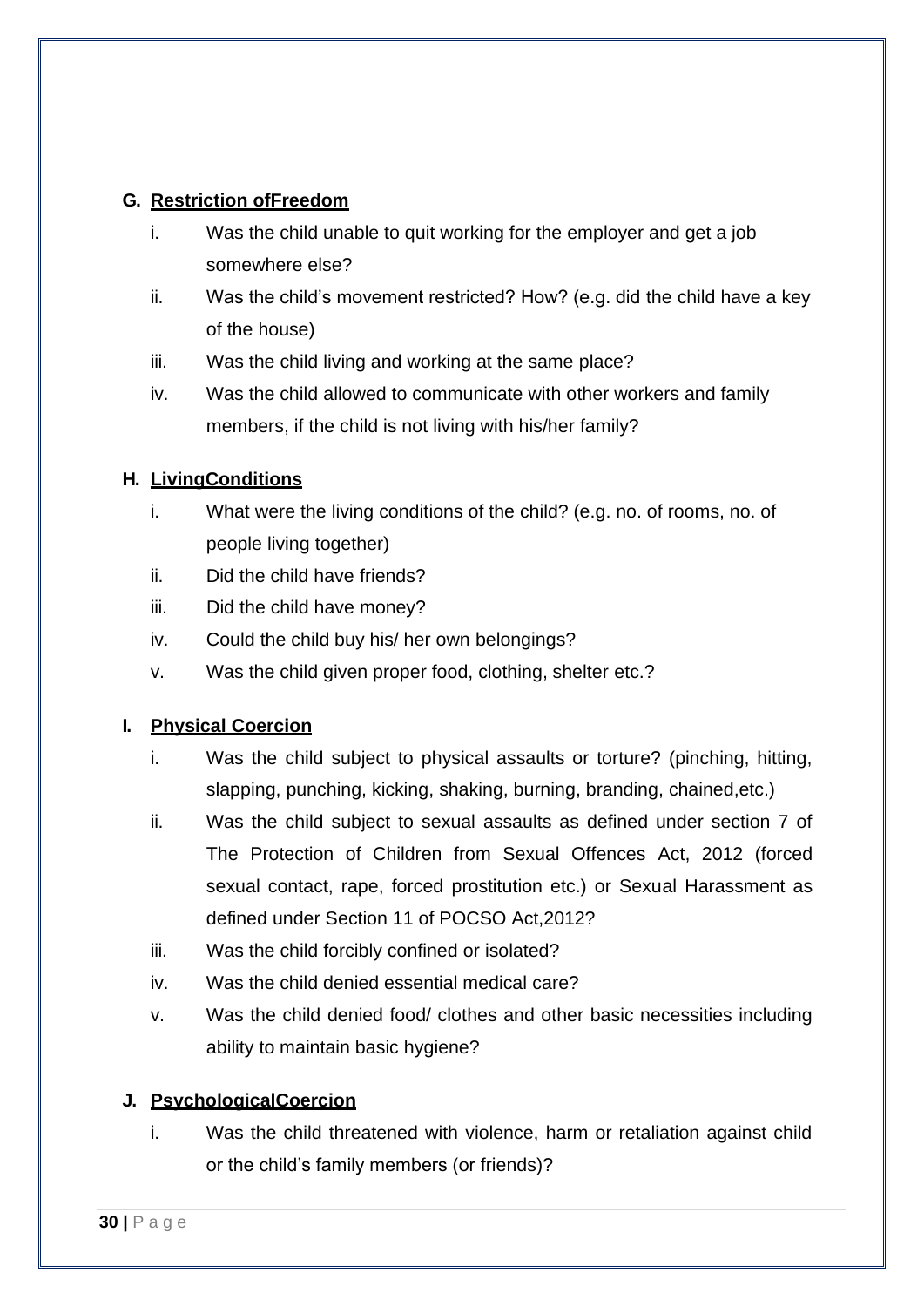- ii. Were there threats to report the child to authorities?
- iii. Did the child view or hear others being physically or sexually assaulted/ harassed?
- iv. Was the child deceived regarding the employment, activities or basic conditions of his or her employment?
- v. Was the child subject to verbal abuse, name calling, degrading remarks about child's ethnicity/social group?
- vi. Was the child photographed and filmed while being physically or sexually assaulted, humiliated or degraded?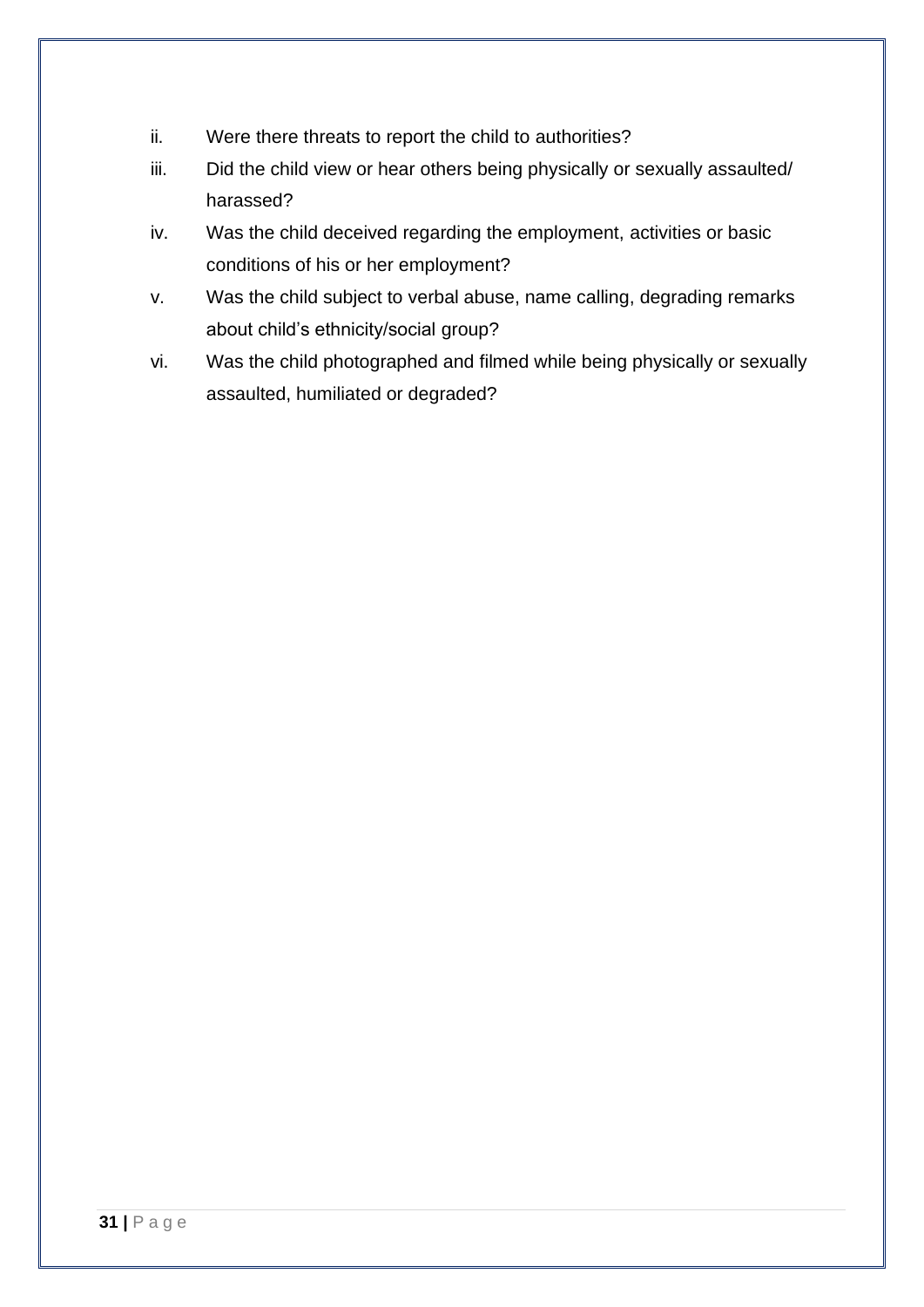### Annexure B

A Child was produced before the CWC (State and District) by \_\_\_\_\_(name of the person/agency)on (date) at (time).

The child has given the CWC the following information:

His / Her name is (name) is aged about years (age). He/she was working at \_\_\_\_\_\_\_ (name and place of the employment)from \_\_\_\_\_\_ (time from which he has been working)as \_\_\_\_\_ (position)for \_\_\_\_\_ (the person concerned). His/her duties were \_\_\_\_\_\_\_\_(explain the nature of his work).

In the enquiry held before the CWC and on account of the statement of the child and the evidence, a *prima facie* offence of child labour appears to have been committed under the Child and Adolescent Labour (Prohibition and Regulation) Act or/ and the Bonded Labour System (Abolition) Act, 1976.

As per the functions and responsibilities given to the CWC under Section 30 (xv) of the Juvenile Justice (Care and Protection of Children) Act, 2015 you are hereby requested to register an FIR in the present matter.

Dated ………….

**Signature** (Child Welfare Committee) Place…………………..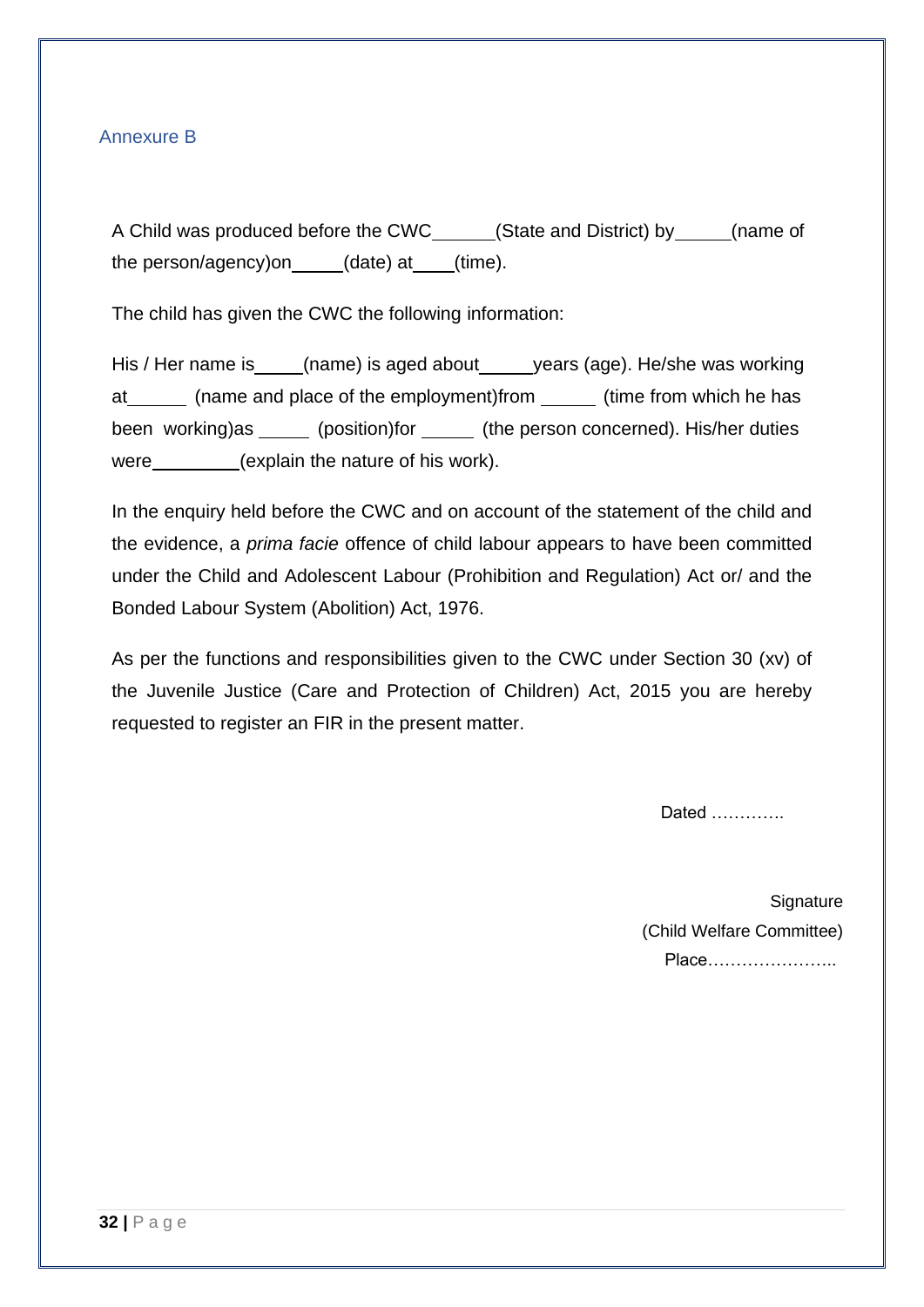### Annexure C

A Child was produced before the CWC (State and District) by \_\_\_\_\_(name of theperson/agency)on (date)at (time).

The child has given the CWC the following information:

His / Her name is (name) is aged about years (age). He/she was working at \_\_\_\_\_\_\_ (name and place of the employment)from \_\_\_\_\_\_ (time from which he has been working)as \_\_\_\_\_ (position)for \_\_\_\_\_ (the person concerned). His/her duties were \_\_\_\_\_\_\_\_(explain the nature of his work).

In the enquiry held before the CWC and on account of the statement of the child and the evidence, a *prima facie* offence of child labour appears to have been committed under the Child and Adolescent Labour (Prohibition and Regulation) Act or/ and the Bonded Labour Sysytem (Abolition) Act, 1976.

As per the functions and responsibilities given to the CWC under Section 30 (xv) of the Juvenile Justice Act, you are hereby requested to ascertain the back wages, penalty, compensation etc. to be paid to the child and recover the same.

Dated ………….

**Signature** (Child Welfare Committee) Place…………………..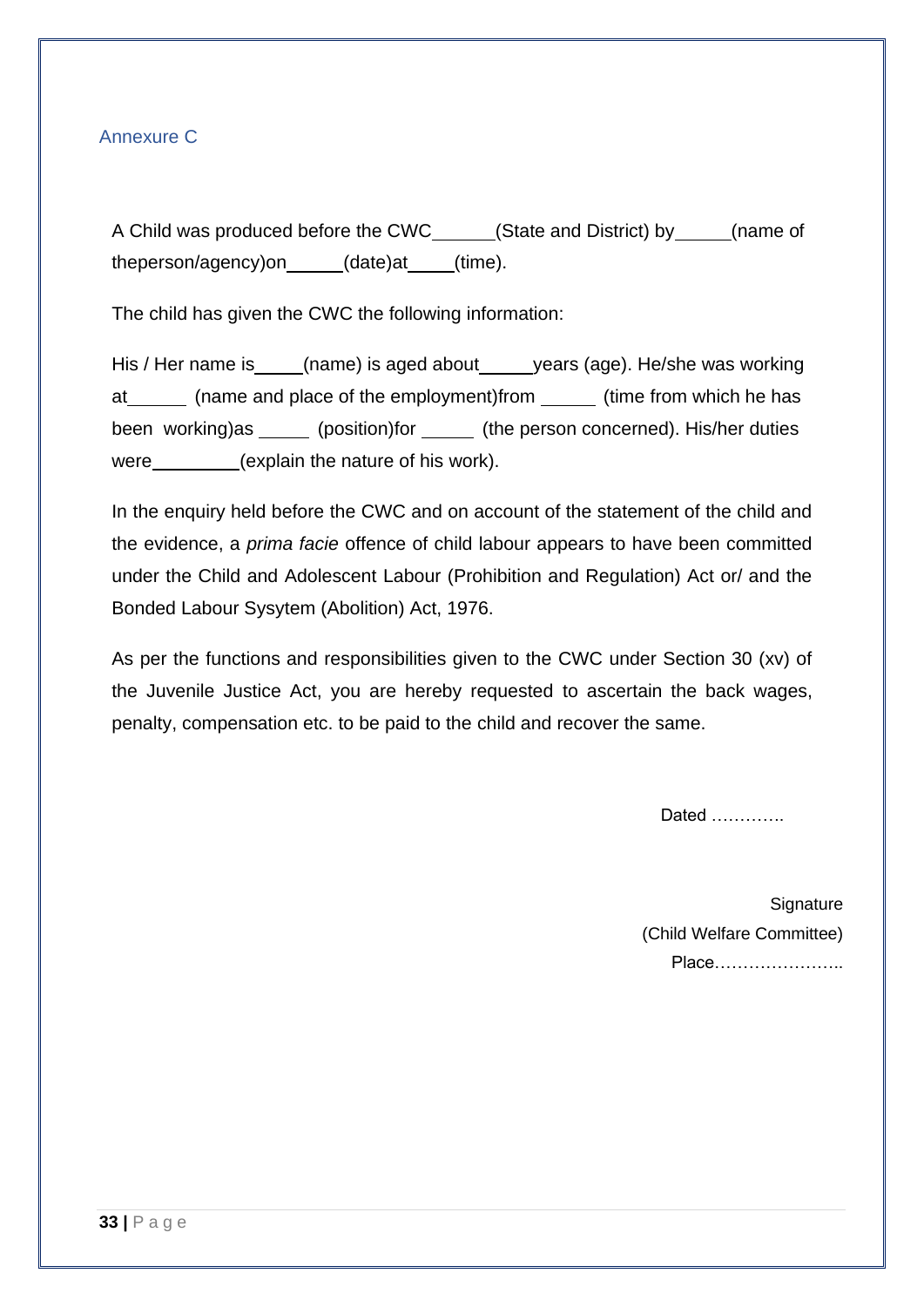### **Annexure D**

#### **PART III**

### **REGULATION OF CONDITIONS OF WORK OF ADOLESCENTS**

**6. Application of Part.—**The provisions of this Part shall apply to an establishment or a class of establishments in which none of the occupations or processes referred to in [Section 3A] is carried on.

### **7. Hours and period of work.—**

**(**1) No [adolescent] shall be required or permitted to work in any establishment in excess of such number of hours as may be prescribed for such establishment or class of establishments.

(2) The period of work on each day shall be so fixed that no period shall exceed three hours and that no [adolescent] shall work for more than three hours before he has had an interval for rest for at least one hour.

(3) The period of work of a [adolescent] shall be so arranged that inclusive of his interval for rest, under sub-section (2), it shall not be spread over more than six hours, including the time spent in waiting for work on any day.

(4) No [adolescent] shall be permitted or required to work between 7 p.m. and 8 a.m.

(5) No [adolescent] shall be required or permitted to work overtime.

(6) No [adolescent] shall be required or permitted to work in any establishment on any day on which he has already been working in another establishment.

**8. Weekly holidays.—**Every [adolescent] employed in an establishment shall be allowed in each week, a holiday of one whole day, which day shall be specified by the occupier in a notice permanently exhibited in a conspicuous place in the establishment and the day so specified shall not be altered by the occupier more than once in three months.

#### **9. Notice to Inspector.—**

**(**1) Every occupier in relation to an establishment in which a [adolescent] was employed or permitted to work immediately before the date of commencement of this Act in relation to such establishment shall, within a period of thirty days from such commencement, send to the Inspector within whose local limits the establishment is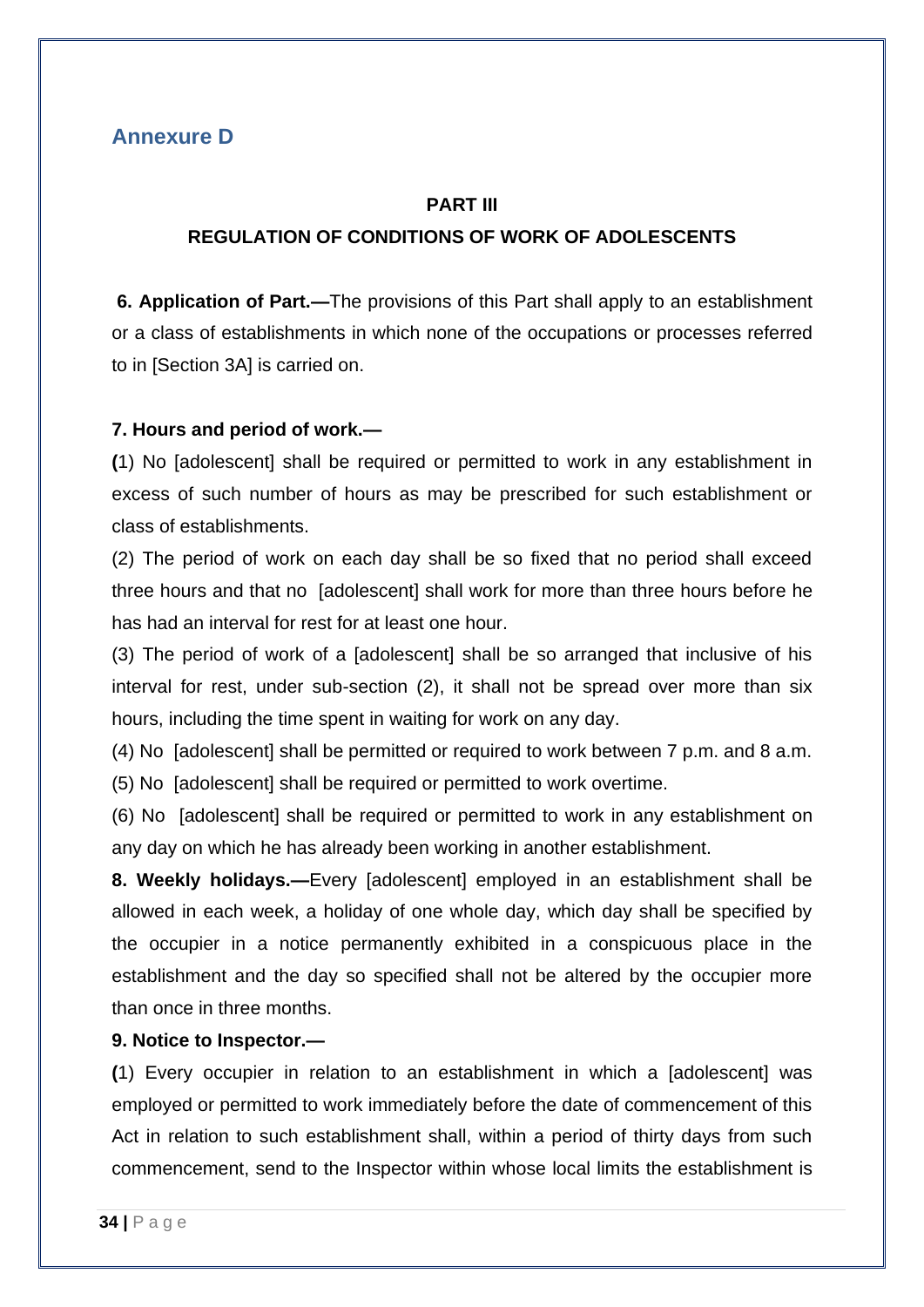situated, a written notice containing the following particulars, namely:—

(a) the name and situation of the establishment;

(b) the name of the person in actual management of the establishment;

(c) the address to which communications relating to the establishment should be sent; and

(d) the nature of the occupation or process carried on in the establishment.

(2) Every occupier, in relation to an establishment, who employs, or permits to work, any [adolescent] after the date of commencement of this Act in relation to such establishment, shall, within a period of thirty days from the date of such employment, send to the Inspector within whose local limits the establishment is situated, a written notice containing the particulars as are mentioned in sub-section (1).

**Explanation.—**For the purposes of sub-sections (1) and (2), "date of commencement of this Act, in relation to an establishment" means the date of bringing into force of this Act in relation to such establishment.

(3) Nothing in sections 7, 8 and 9 shall apply to any establishment wherein any process is carried on by the occupier with the aid of his family or to any school established by, or receiving assistance or recognition from, Government.

**10. Disputes as to age.—**If any question arises between an Inspector and an occupier as to the age of any [adolescent] who is employed or is permitted to work by him in an establishment, the question shall, in the absence of a certificate as to the age of such [adolescent] granted by the prescribed medical authority, be referred by the Inspector for decision to the prescribed medical authority.

**11. Maintenance of register.—**There shall be maintained by every occupier in respect of [adolescent] employed or permitted to work in any establishment, a register to be available for inspection by an Inspector at all times during working hours or when work is being carried on in any such establishment, showing—

**35 |** P a g e (a) the name and date of birth of every [adolescent] so employed or permitted to work; (b) hours and periods of work of any such [adolescent] and the intervals of rest to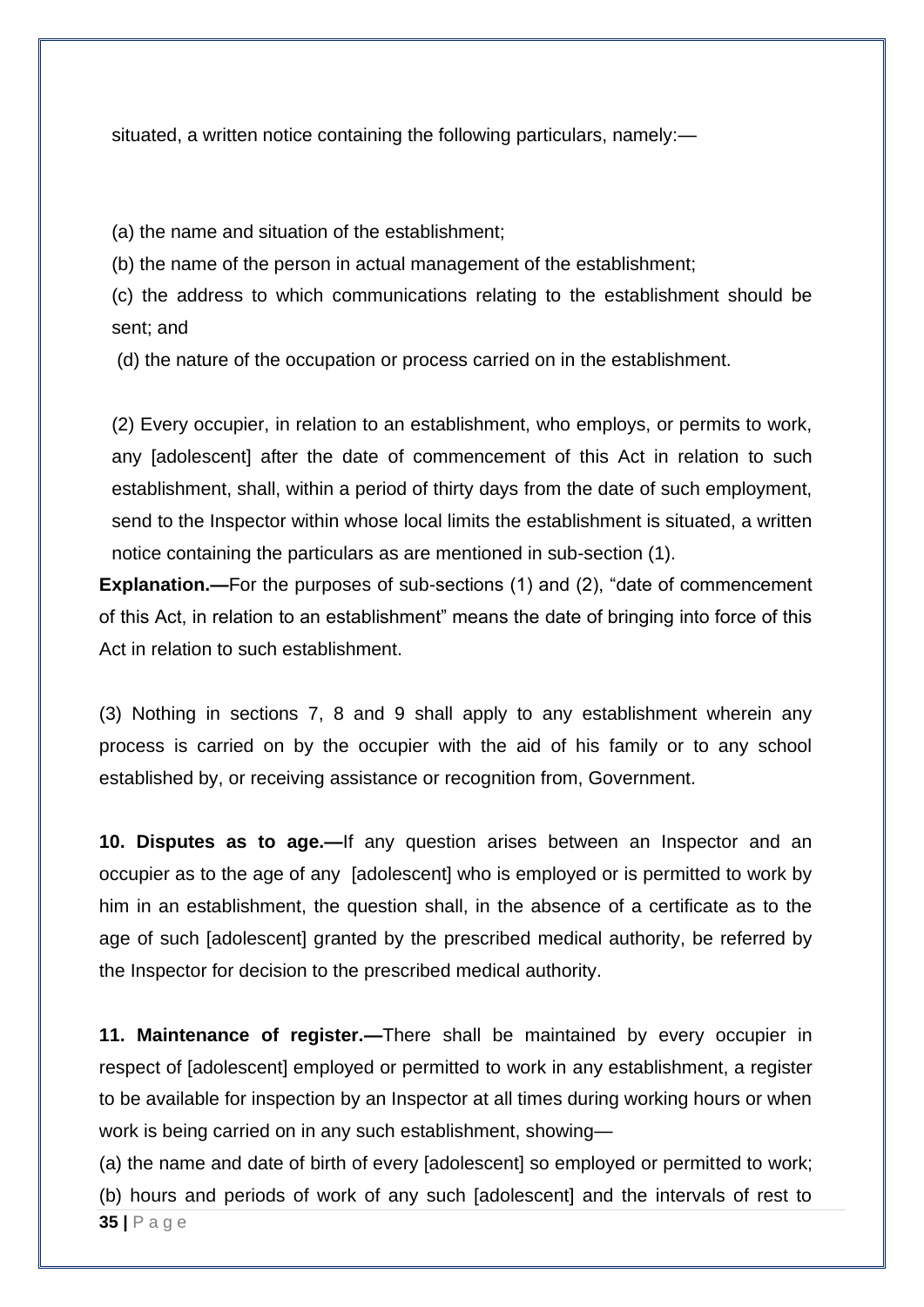which he is entitled;

- (c) the nature of work of any such [adolescent]; and
- (d) such other particulars as may be prescribed.

**12. Display of notice containing abstract of 4 [sections 3A and 14].—**Every railway administration, every port authority and every occupier shall cause to be displayed in a conspicuous and accessible place at every station on its railway or within the limits of a port or at the place of work, as the case may be, a notice in the local language and in the English language containing an abstract of 4 [sections 3A and 14].

### **13. Health and safety.—**

(1) The appropriate Government may, by notification in the Official Gazette, make rules for the health and safety of the [adolescent] employed or permitted to work in any establishment or class of establishments.

(2) Without prejudice to the generality of the foregoing provisions, the said rules may provide for all or any of the following matters, namely:—

(a) cleanliness in the place of work and its freedom from nuisance;

(b) disposal of wastes and effluents;

(c) ventilation and temperature;

(d) dust and fume;

(e) artificial humidification;

(f) lighting;

(g) drinking water;

(h) latrine and urinals;

(i) spittoons;

(j) fencing of machinery;

(k) work at or near machinery in motion;

(l) employment of [adolescent] on dangerous machines;

(m) instructions, training and supervision in relation to employment of [adolescent] on dangerous machines;

- (n) device for cutting off power;
- (o) self-acting machines;

**36 |** P a g e